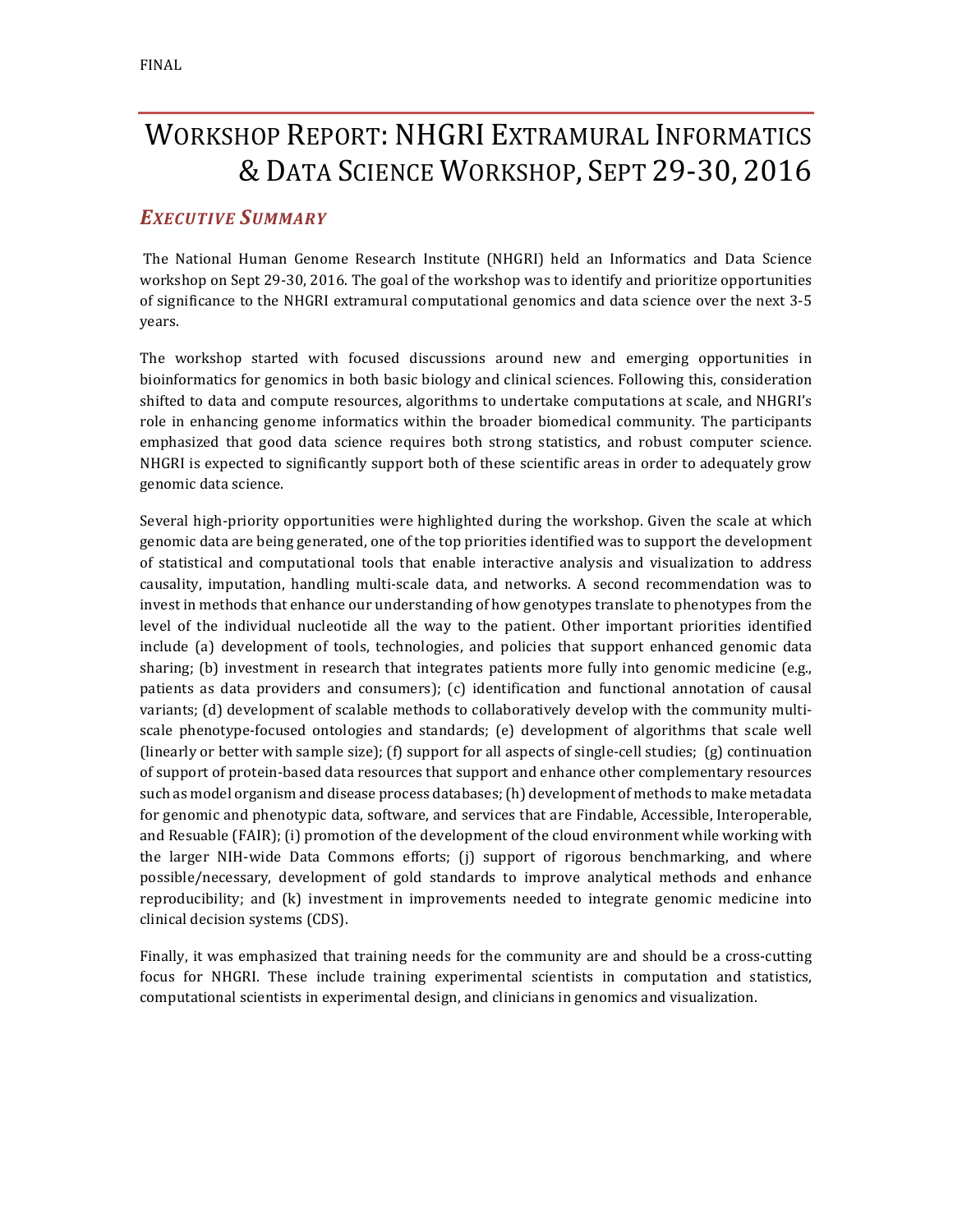# *WORKSHOP REPORT*

NHGRI Extramural held an Informatics and Data Science-focused workshop on Sept 29-30, 2016, in Bethesda, MD. The goal of the workshop was to identify and prioritize opportunities of significance to the NHGRI Extramural Computational Genomics and Data Science (Informatics) Program over the next 3-5 years. The workshop presentations and discussions were designed to elicit and explore in depth new opportunities and continuing challenges that face the genomic computational and data science community. 

#### WORKSHOP OVERVIEW, INCLUDING IDENTIFIED PROIRITIES

#### DESIGN AND DEVELOPMENT OF THE WORKSHOP

An external Organizing Committee (Drs. Mike Boehnke, Carol Bult, Trey Ideker, Aviv Regev, and Lincoln Stein) was recruited to work with NHGRI Informatics staff members to structure the meeting agenda (see Appendix 1). The meeting was structured around five broad topic areas that define the state of the field: 1) Challenges in enabling new biology in basic sciences; 2) Challenges in enabling new clinical insights; 3) Data and compute resources; 4) Algorithms for computations at scale; 5) Interfacing NHGRI data and resources with other efforts. A subcommittee was formed for each topic area, and was tasked with addressing one topic in depth, summarizing the state of the art, identifying gaps and brainstorming about future opportunities (see Appendix 2). In order to include a diverse array of viewpoints and opinions, workshop attendees were appointed to each succommitte, with expertise from different areas of genomics, bioinformatics, and computational and data science included in each subcommittee. They were tasked with addressing their assigned topic area in depth, summarizing the state of the art, identifying gaps, and brainstorming about the future (Appendix 3 shows attendee participation in breakout sessions).

Prior to the workshop, NHGRI staff provided all participants baseline information about the current informatics and data science portfolio, along with the goals of the workshop. The subcommittees were involved in planning individual breakout sessions. NHGRI informatics staff also served as an effective glue between the different discussion streams. Important contributions during the workshop from colleagues at the National Cancer Institute (NCI) and the Associate Director for Data Science (ADDS) office were crucial to this outcome.

As outlined in the annotated agenda (Appendix 2), the first day began with a framing presentation by Dr. Phil Bourne covering the activities of the NIH-wide BD2K program and a summary by staff of the current NHGRI portfolio of direct relevance to the workshop. This was followed by genomic sciences and genomic medicine focused breakout sessions that aimed to identify new questions and rethink old ones based upon recent developments in both experimental and computational methods. The summary session focued on identifying bottlenecks and reflecting on needs for genomics and biology to flourish. The afternoon of the first day was devoted to consideration of methods to address the challenges identified. This was accomplished through three breakout groups: one focused on enabling data and compute resources; a second on algorithms for computations at scale; and a third on the challenges of interfacing among data providers, integrating diverse data types, and presenting data and metadata to the broader community so that they can be effectively used for new analysis and discovery. Through presentations and vigorous discussions, each session developed a set of separate priorities. 

The second day was devoted to developing a final combined list of priorities (Table 1). Breakout session leaders presented their group's priorities to the entire workshop. Further discussions refined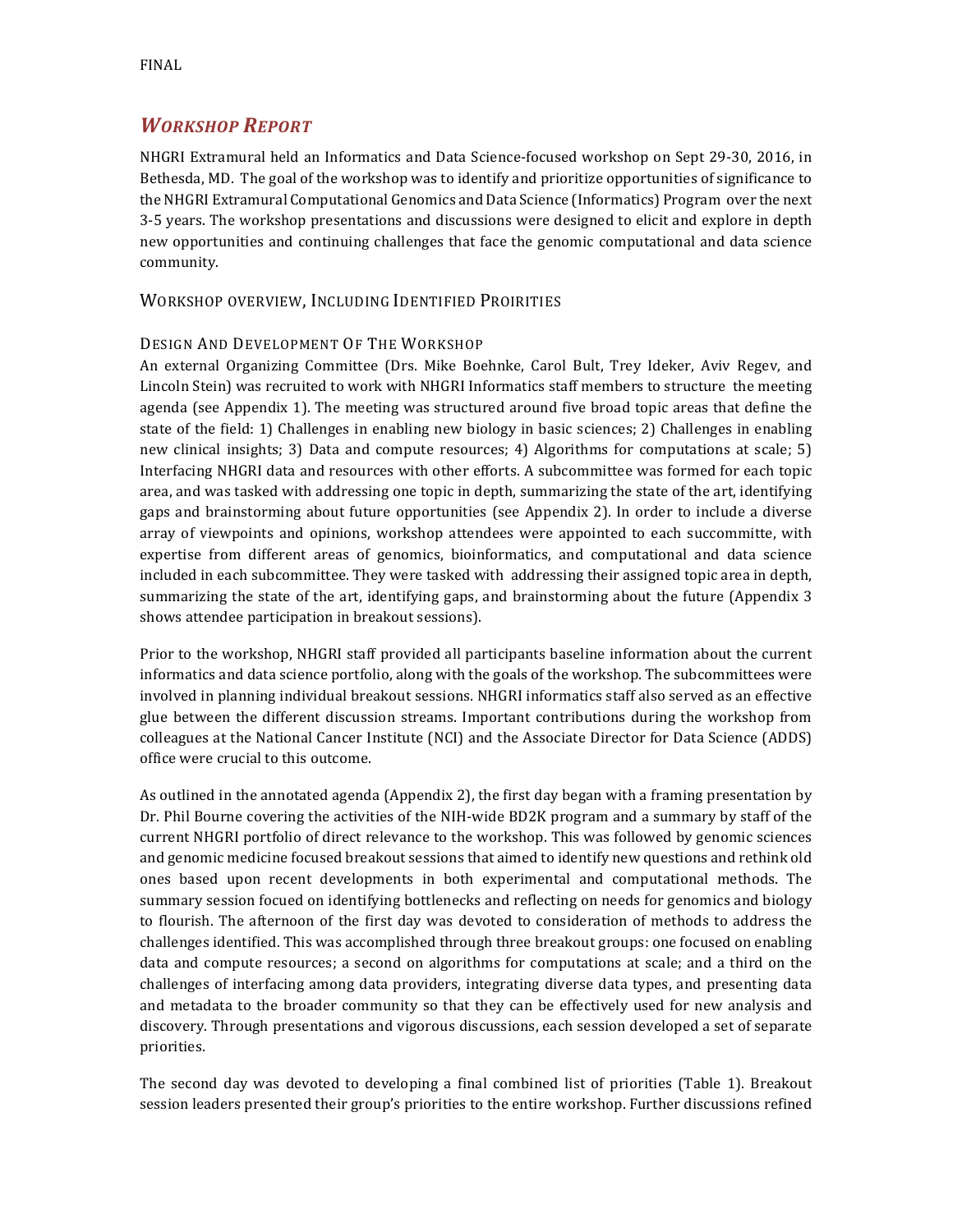these priorities by sharpening the description, removing redundancy, narrowing or broadening the focus, and clarifying potential areas of confusion. Everyone was given a limited number of votes to select their top priorities. They were then reviewed, combined, reordered, and a second round of voting occurred. A final discussion of the prioritized list then consolidated the recommendations.

### PRIORITIZATED RECOMMENDATIONS

 

Meeting participants identified thirteen recommendations (spelt out in Table 1 below) as the highest priority for NHGRI. The details in the table are intended to provide context and to more precisely define the meaning and scope of the different recommendations. These details were brought up during the workshop.

| List of Priorities Identified at Workshop <sup>1</sup>                                                                                                                                                                                                 |                                                                                                                                                                                                                                                                                                                                                                                                                                                  |  |
|--------------------------------------------------------------------------------------------------------------------------------------------------------------------------------------------------------------------------------------------------------|--------------------------------------------------------------------------------------------------------------------------------------------------------------------------------------------------------------------------------------------------------------------------------------------------------------------------------------------------------------------------------------------------------------------------------------------------|--|
| <b>Recommendation</b>                                                                                                                                                                                                                                  | <b>Additional Details &amp; Specifics on the Recommendation</b>                                                                                                                                                                                                                                                                                                                                                                                  |  |
| <b>NHGRI should support</b><br>development of statistical and<br>computational tools that enable<br>interactive analysis and<br>visualization of large datasets to<br>enable thoughtful balancing of<br>human expert input with machine<br>automation. | Visualization tools that combine exploration, history<br>record & story as a well-defined goal.<br>Tools that address latency of complex data sets.<br>$\bullet$<br>Invest in data generation for easier data integration.<br>$\bullet$<br>Avoid standardizing on pipelines/workflows prematurely.<br>$\bullet$                                                                                                                                  |  |
| <b>NHGRI should invest in methods</b><br>and data that enhance our<br>understanding of how genotypes<br>translate to phenotypes at all<br>"scales" from nucleotide to<br>patient.                                                                      | Translation of raw molecular profiles and interactions into<br>$\bullet$<br>multi-scale models of biological systems.<br>Inference of causality by genetic perturbations and drugs.<br>$\bullet$<br>Improve imputation for a broad array of data types, both<br>theoretical methods to approach imputation and applied<br>methods to use in practice.<br>Investment in data generation, analysis methods, and<br>$\bullet$<br>integration tools. |  |
| NHGRI should participate in the<br>development of tools and<br>technologies, and policies to<br>ensure that genomic data can be<br>shared for research and clinical<br>applications.                                                                   | Need common standards and policies for consent and for<br>$\bullet$<br>data access agreements.<br>Linking private and public data.<br>$\bullet$<br>Linking individual and population level data.<br>$\bullet$<br>Secure cloud computing.<br>$\bullet$<br>Quantification of privacy risk.<br>$\bullet$<br>Common workflow language to standardize operations<br>behind APIs.                                                                      |  |

#### TABLE 1

 $1$  These recommendations are not in any specific priority order. These have been edited very lightly by NHGRI staff to improve clarity.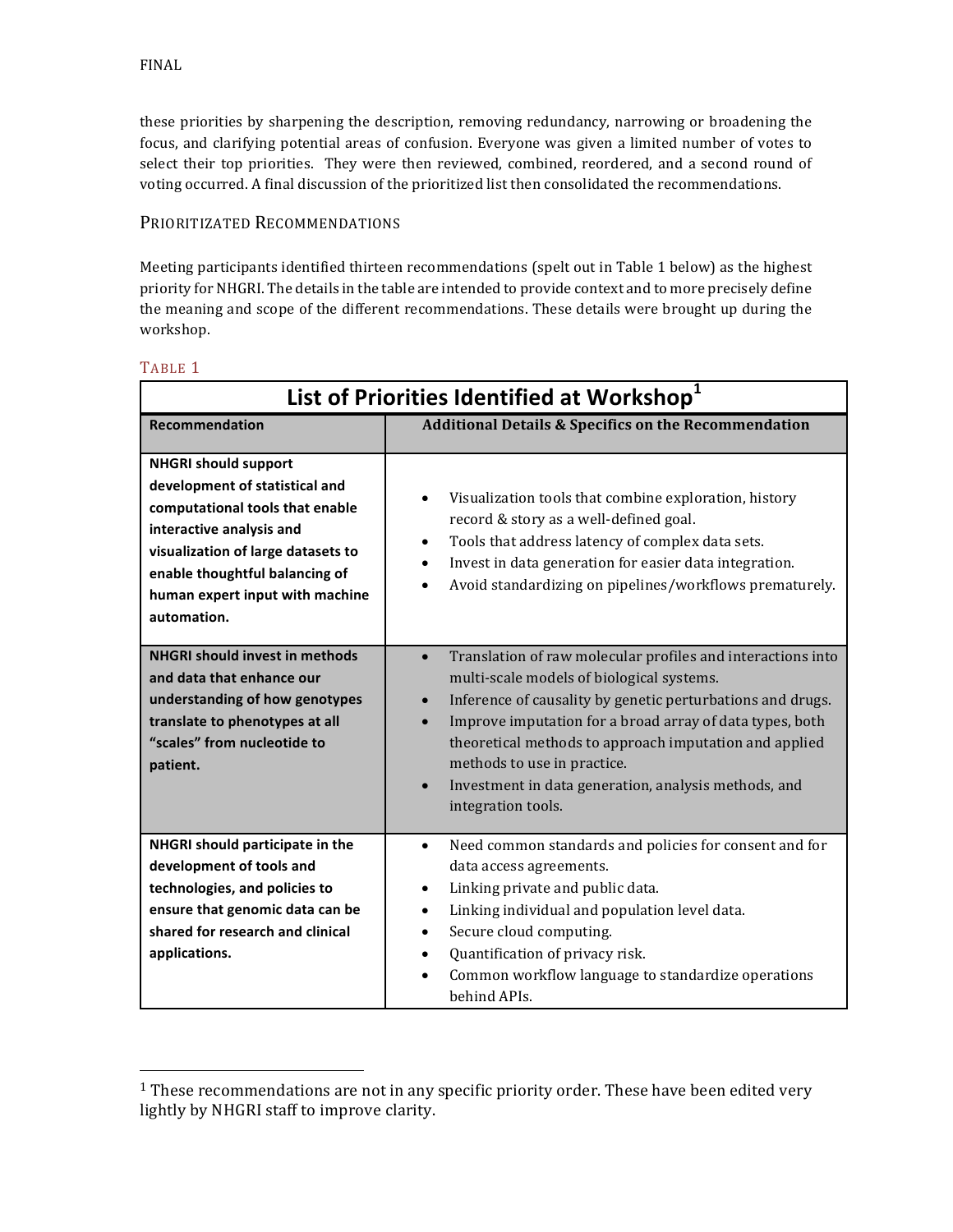|                                                                                                                                                                                                                                                                                                 | Advocate for licensing language that allows for data reuse<br>$\bullet$<br>and redistribution; tackle social and legal impediments to<br>data reuse.                                                                                                                                                                                                                                                                                                                                                                                                                                                                                                                                                                                          |
|-------------------------------------------------------------------------------------------------------------------------------------------------------------------------------------------------------------------------------------------------------------------------------------------------|-----------------------------------------------------------------------------------------------------------------------------------------------------------------------------------------------------------------------------------------------------------------------------------------------------------------------------------------------------------------------------------------------------------------------------------------------------------------------------------------------------------------------------------------------------------------------------------------------------------------------------------------------------------------------------------------------------------------------------------------------|
| <b>NHGRI should support</b><br>development of statistical and<br>computational methods and tools<br>to identify causal variants, taking<br>advantage of large genotype data<br>(across multiple studies), multi-<br>scale phenotypes and functional<br>annotations.                             | Understanding of how individual genetic variation<br>coalesces/integrates within pathways, interactions, and<br>networks.<br>Development of innovative methods for filtering variants,<br>$\bullet$<br>e.g. based on genealogy.                                                                                                                                                                                                                                                                                                                                                                                                                                                                                                               |
| <b>NHGRI should support</b><br>development of scalable methods<br>to coherently and collaboratively<br>develop multi-scale phenotype-<br>focused ontologies and standards.                                                                                                                      | Support curation of ontologies and standards.<br>Support annotation of publicly available data.                                                                                                                                                                                                                                                                                                                                                                                                                                                                                                                                                                                                                                               |
| <b>NHGRI should support</b><br>development of efficient statistical<br>and computational methods,<br>libraries, algorithms, and tools that<br>scale well (ideally linearly or better<br>with sample size) for sequence and<br>association analysis and other<br>compute-intensive applications. | Examples include the following:<br>$\bullet$<br>Methods for complex sequence analysuis, such as<br>$\circ$<br>structural variant detection.<br>Scalable methods for rare variant association<br>$\circ$<br>analysis.<br>Approaches for multifactorial disease<br>$\circ$<br>associations, such as gene-gene and gene-<br>environment interactions.                                                                                                                                                                                                                                                                                                                                                                                            |
| NHGRI should promote the<br>development of vertically<br>integrated data resources that are<br>designed to support the needs of<br>horizontally-organized<br>knowledgebases.                                                                                                                    | Resources that focus on a specific data type, such as<br>$\bullet$<br>proteins, across species, and promote the transfer of<br>knowledge across species and disease process boundaries<br>and semantic infrastructures.<br>Connections are required between vertical pillars of<br>deeply-characterized data types and horizontal<br>community-organized activities organized broadly around<br>specific activities such as a disease process or species.<br>This is an area where coordination and collaboration<br>$\bullet$<br>should be emphasized to avoid redundancy, recognizing<br>the challenges of doing this across funding agencies and<br>the need for meaningful metrics addressing the entire<br>lifecycle of these resources. |
| <b>NHGRI should support the</b><br>development of methods to<br>enable the scalable, intelligent and<br>cost-effective curation of FAIR                                                                                                                                                         | Resources focused on curated metadata and computable<br>$\bullet$<br>phenotypes.<br>Standard phenotype descriptions to aid diagnosis and<br>diagnostic categories.                                                                                                                                                                                                                                                                                                                                                                                                                                                                                                                                                                            |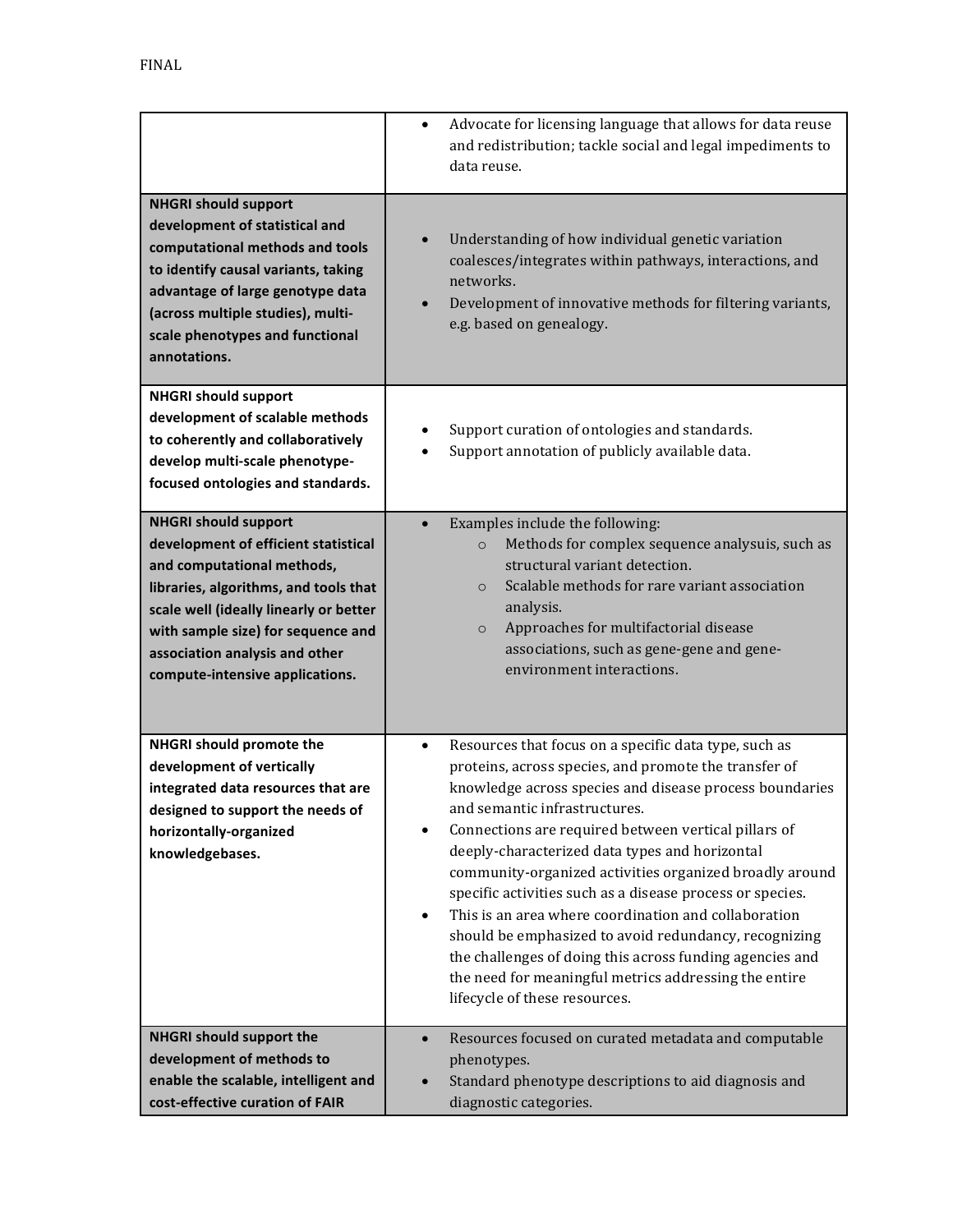| metadata for genomic and<br>phenotypic data, software and<br>services.<br>NHGRI should promote the                                                                               | Standard phenotype metadata to aid data analysis and re-<br>use.<br>Methods and tools that can facilitate large-scale<br>$\bullet$<br>phenotyping.<br>FAIR representation of software and services need to be<br>$\bullet$<br>developed and supported that enable re-use of these<br>products by the larger community.<br>Develop as a "tributary" to the "data lake" of NIH<br>$\bullet$                                                                                                                                                                                                                                                                                  |
|----------------------------------------------------------------------------------------------------------------------------------------------------------------------------------|----------------------------------------------------------------------------------------------------------------------------------------------------------------------------------------------------------------------------------------------------------------------------------------------------------------------------------------------------------------------------------------------------------------------------------------------------------------------------------------------------------------------------------------------------------------------------------------------------------------------------------------------------------------------------|
| development of a cloud<br>environment that can be used by<br>NHGRI-funded projects to share<br>their data and tools, and which<br>will participate in the NIH "Data<br>Commons." | Commons.<br>A substantial software stack is required to implement this,<br>$\bullet$<br>including the creation of indexing and search services, and<br>integration with the authentication and authorization<br>services.<br>Use more than one vendor to promote choice and<br>$\bullet$<br>competition. Different solutions should interoperate.                                                                                                                                                                                                                                                                                                                          |
| <b>NHGRI should support rigorous</b><br>benchmarking and, where<br>possible/necessary, development<br>of "gold standards."                                                       | Strengthen reproducibility or research results from<br>$\bullet$<br>informatics and data science perspective.<br>Mechanisms for head-to-head comparison of methods.<br>$\bullet$<br>Applies to both computational and experimental<br>$\bullet$<br>benchmarking.                                                                                                                                                                                                                                                                                                                                                                                                           |
| <b>NHGRI should invest in</b><br>improvements needed to integrate<br>genomic medicine into Clinical<br><b>Decision Systems (CDS).</b>                                            | Improve interfaces/visualization tools for presenting<br>$\bullet$<br>genomic data to clinical audiences.<br>Representi uncertainty/risk in CDS.<br>$\bullet$<br>Methods to validate outcomes based on actions that<br>$\bullet$<br>results from CDS recommendations.<br>Improve CDS algorithms, for example to accommodate<br>$\bullet$<br>polygenic models.<br>Develop methods for communicating changes as data and<br>$\bullet$<br>models are updated.<br>Quantification of improved patient health as prime metric<br>$\bullet$<br>for retrun on investment.<br>Engage health systems, including community clinics, in<br>$\bullet$<br>implementing genomic medicine. |
| <b>NHGRI should invest in research</b><br>that integrates patients more fully<br>into genomic medicine research<br>and clinical practice.                                        | Patients as data providers, consumers of genomic<br>$\bullet$<br>information, and collaborators.<br>Consent and privacy should both be addressed with<br>$\bullet$<br>patients. There are informatics challenges in this space<br>(not investigated deeply within the workshop).                                                                                                                                                                                                                                                                                                                                                                                           |
| NHGRI should support single cell<br>studies.                                                                                                                                     | Support methods development to improve the utilization<br>$\bullet$<br>of single cell genomic data being generated.<br>Look for ways to support the community driven Human<br>Cell Atlas project.                                                                                                                                                                                                                                                                                                                                                                                                                                                                          |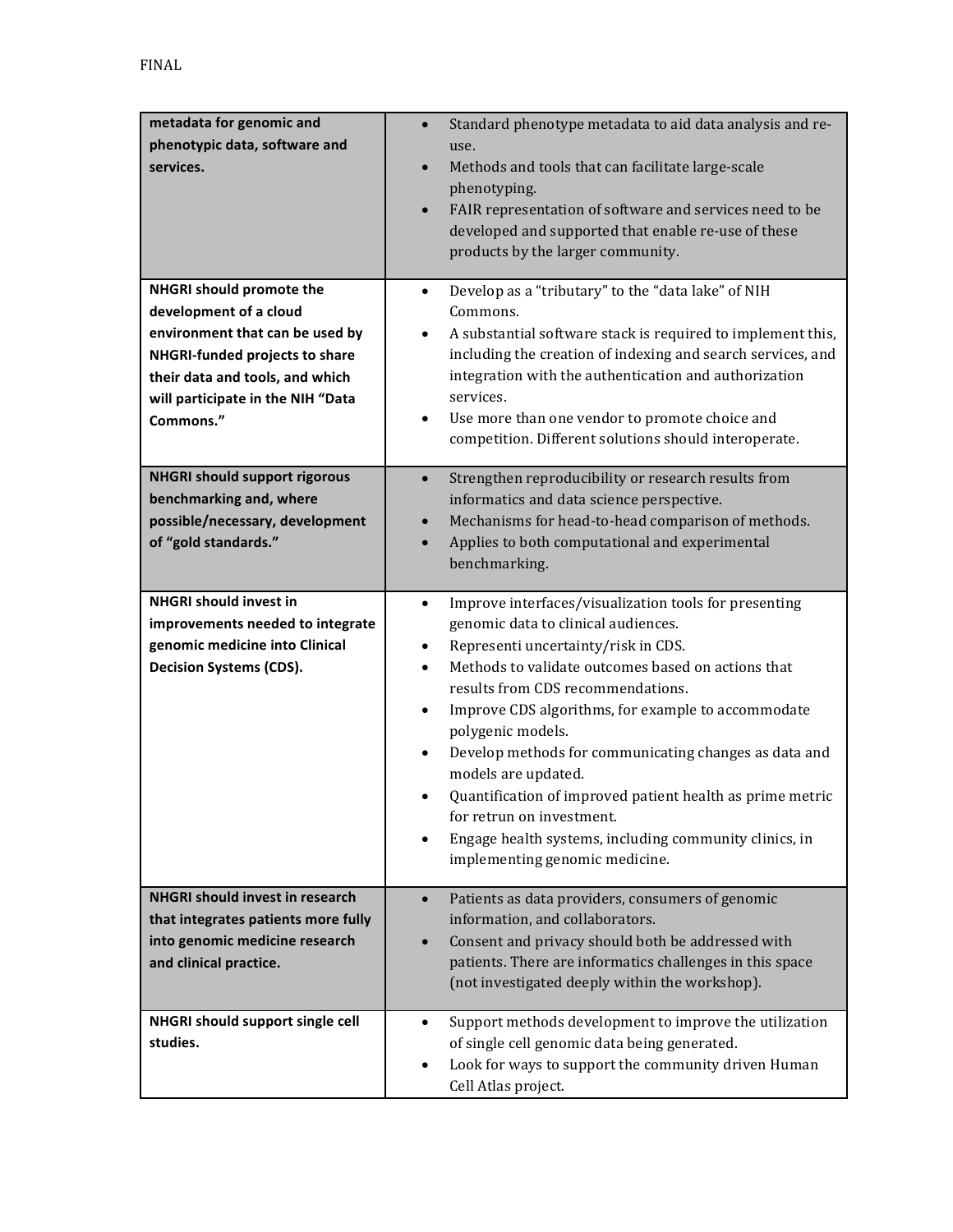| Dealing with heterogeneity.                                              |
|--------------------------------------------------------------------------|
| Understanding cell types and interpreting single cell data.              |
| Development of statistical models and computational<br>$\bullet$         |
| methods that account for stochastic behavior in biology.                 |
| User access to well-processed, large scale single cell data<br>$\bullet$ |
| via simple portals (federated) for access;                               |
| QC/normalization and application on portals.                             |
|                                                                          |

## SUMMARY OF WORKSHOP DISCUSSION BY TOPIC AREA

The meeting was organized around five areas (see the sessions in Appendix 1). Each of the areas was highlighted in presentations and discussions during the breakout sessions. Below we provide an overview of the topics the group found to be important, and outline specific details discussed in relation to the topic.

#### **Area 1:**

**Challenges in Enabling New Biology in Basic Sciences**: The broad topics that were discussed in this area included how genotypes translate to phenotypes, single cell studies, challenges to building useful models, and focusing on rigorous benchmarking and gold standards.

- Enhance our understanding of how genotypes translate to phenotypes at all "scales" from nucleotide to patient
	- $\circ$  Translation of raw molecular profiles and interactions into multi-scale models of biological systems
	- $\circ$  Inference of causality by genetic perturbations and drugs
	- $\circ$  Imputation (theory and practice)
	- $\circ$  Investment in both data generation and methods will be required
	- $\circ$  Think about open and dynamic consent models
- Support single cell studies since they are essential for understanding cell type and eventually relating that back to the genome
	- $\circ$  Methods development, comparison and standardization
	- o Developing a cell atlas
	- $\circ$  Dealing with heterogeneity
	- o Understanding cell types and interpreting single cell data
	- $\circ$  Support development of statistical models and computational methods that account for stochastic behavior in biology
- Support useful models
	- o Interactive
	- $\circ$  Inference of causality by perturbation experiments
	- o Networks
	- o Multi-scale
- Ensure rigorous benchmarking and, where possible, enable development of "gold standards" (both computational and experimental)
	- o Reproducibility
	- o Head-to-head comparison of methods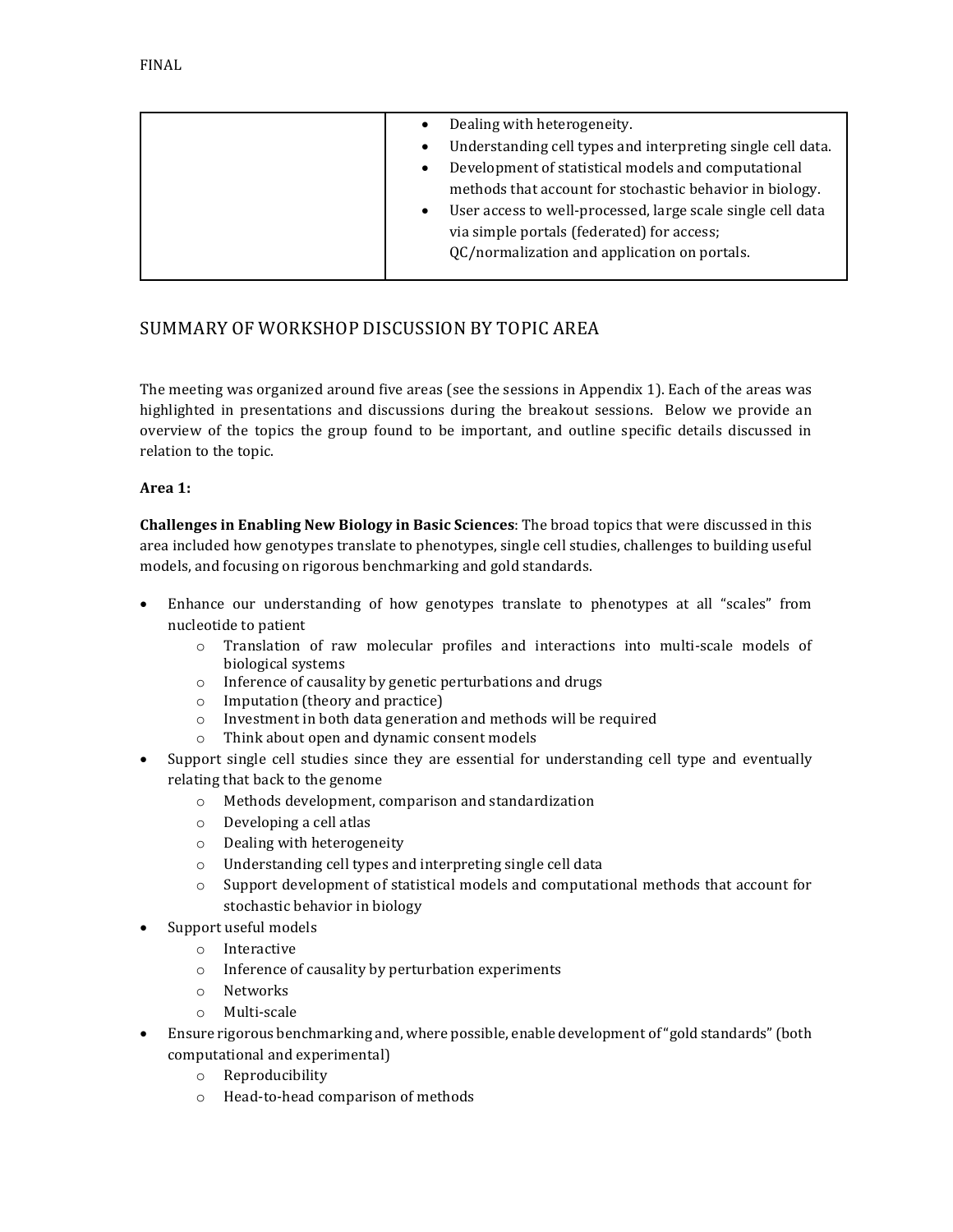- $\circ$  Data collection can be informed by analysis needs
- $\circ$  Develop ways to merge data at different scales, and across time and space
- o Develop better imputation methods for broader data types
- $\circ$  Provide standardized methods, data types, and methods for naming and indexing elements
- $\circ$  Incentivize "good behavior"

**Challenges in Enabling New Clinical Insights:** Important topics discussed here included barriers to sharing clinical data, getting to curated metadata and computable phenotypes, integrating genomics into clinical decision systems, and approaches to integrating patients more fully into genomic research and clinical practice.

- Need tools, technologies, and policies that remove barriers to sharing clinical data
	- $\circ$  Consents/data access agreements need common standards and policies; new models for sharing clinical data
	- $\circ$  Secure cloud computing
	- $\circ$  Quantification of privacy
	- $\circ$  Linking private and public data
	- $\circ$  Linking individual and population level data
	- $\circ$  Common workflow language (standardize operations behind APIs)
- Developing curated metadata and computable phenotypes are important bottlenecks
	- $\circ$  Standard phenotype descriptions to aid diagnosis and diagnostic categories
		- o Standard phenotype metadata to aid data analysis and re-use
		- o Methods and tools that can facilitate large-scale phenotyping
- Despite the myriad challenges in validating and utilizing clinical decision systems, it is important to consider the specific challenges of integrating genomic medicine into them:
	- $\circ$  Improve interfaces/visualization tools for presenting genomic data to clinical audiences
	- $\circ$  Representing uncertainty/risk
	- $\circ$  Methods to validate outcomes based on actions that results from CDS recommendations
	- $\circ$  Improve CDS algorithms, for example to accommodate polygenic models
	- $\circ$  Develop methods for communicating changes as data and models are updated
	- $\circ$  Quantification of the prime ROI improved patient health
	- $\circ$  Engage health systems, including community clinics, in implementing genomic medicine
- Integrating patients fully into genomic medicine research and clinical practice
	- $\circ$  Patients as data providers, consumers of genomic information, and collaborators
	- o Consent and privacy should both be addressed with patients

**Data & Compute Resources:** This group focused on topics including importance of developing interoperability standards, ontologies and controlled vocabularies, sustaining both 'horizontal' (e.g. species or disease or model organism) and 'vertical' (e.g. proteins, pathways) data resources, reducing costs of maintaining data resources, developing a cloud 'sandbox' in coordination with the NIH Commons, and maintaining strict guidelines for developing FAIR metrics for data and tools.

- Development and use of data and service interoperability standards
	- $\circ$  This includes: common data models, controlled vocabularies, adherence to common terminology standards (e.g., gene models), common APIs
	- $\circ$  Semantic interoperability and misaligned data models: Invest in better informatics, software, and coordination to align and integrate across diverse downstream data reusers and data providers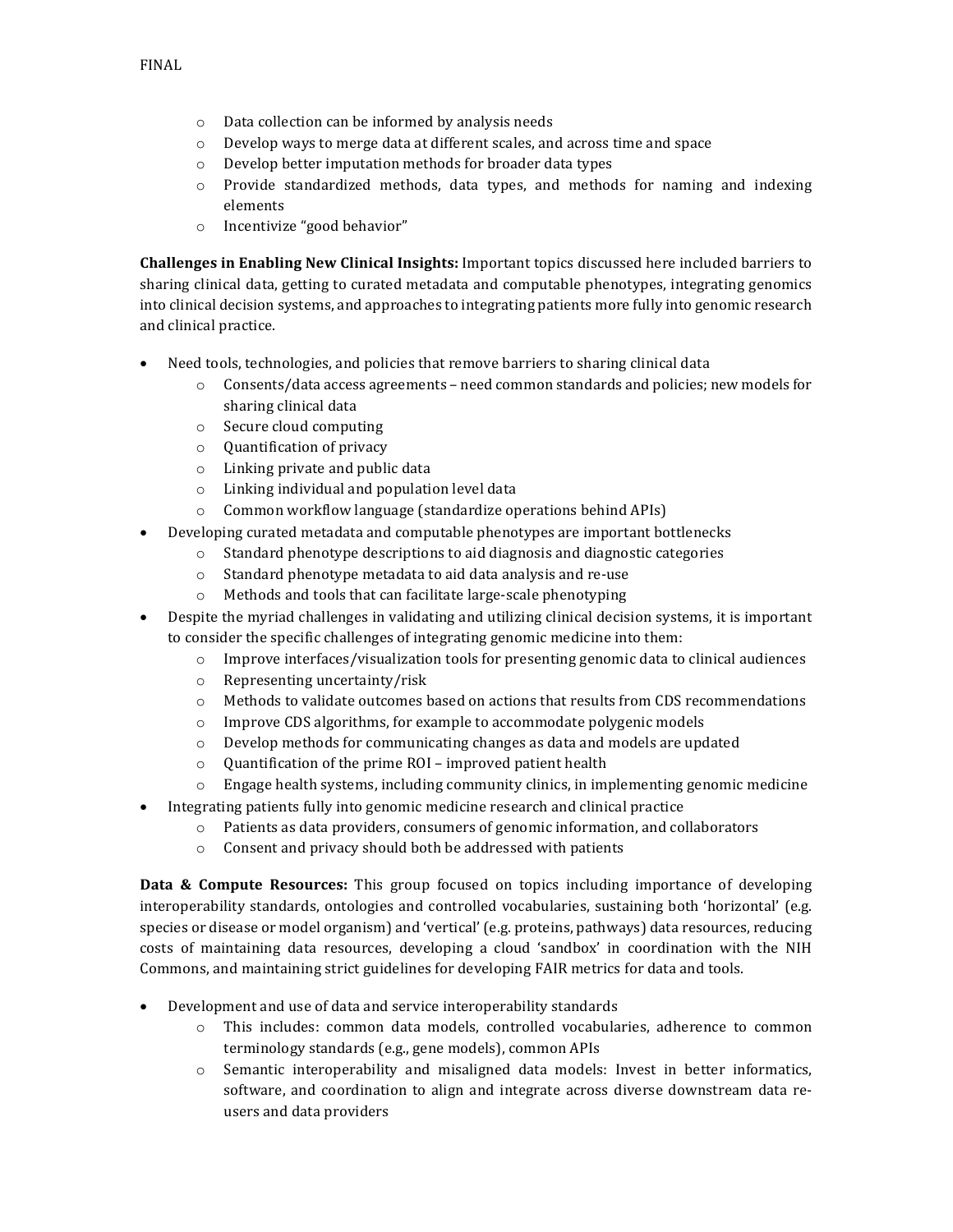- Standards (develop standard/uniform terms for data contribution, use, and licensing)
	- $\circ$  For example, standard language for data sharing in patient consent forms, to reduce the workload on data access committees and to allow for machine-readable data access rules
- Continue development of vertically integrated data resources that are designed to support the needs of horizontally-organized knowledgebases
	- $\circ$  These are resources that focus on a specific data type, such as proteins, across species, and which promote the transfer of knowledge across species and disease process boundaries. It also covers such semantic infrastructures as GO
- Incentivize the information resources to consolidate their technical infrastructures, and to create a framework on which new community resources can be built
	- $\circ$  The combination of this point and the previous one will together reduce the cost of creating and maintaining a new MOD or similar database. It also opens a potential path to "HumanBase"
	- $\circ$  Downstream data users should play a role in defining these requirements
- A cloud "sandbox" environment that can be used by NHGRI-funded projects to share data and tools,
	- $\circ$  This should participate in the NIH "Data Commons" as a tributary to the "data lake" that Vivien Bonazzi described
	- $\circ$  There are lots of corollaries to this, including the creation of indexing and search services, and integration with the authentication & authorization services
	- $\circ$  Use more than one vendor to promote choice and competition. Different solutions should interoperate
- NHGRI should promote the FAIR use of software tools & data
	- o Packaging in Docker-style packages
	- $\circ$  Registry in findable repositories
	- o Focusing on published analytic methods
	- $\circ$  Creation of methods repositories where use and citations are tracked
	- o Promote citation of software use
	- $\circ$  Better recognize contributions to existing software, including proper citations

**Algorthims for Computations at Scale:** This group discussed the following topics: critical need to develop efficient statistical and computational methods, and tools that promote interactive analysis and visualization.

- Development of efficient statistical and computational methods, libraries, algorithms, and tools that scale well (ideally linearly or better with sample size) for sequence analysis and other compute-intensive applications
- Development of statistical and computational tools that enable interactive analysis and visualization of large datasets to enable thoughtful balancing of human expert input with machine automation. Avoid building pipelines/workflows prematurely.
- Development of statistical models and computational methods that account for stochastic behavior in biology, for example, for single cell data.
- Development of statistical and computational methods and tools to identify causal variants, taking advantage of large genotype data (across multiple studies), multi-scale phenotypes and functional annotations
	- $\circ$  Understanding how individual genetic variation coalesces/integrates within pathways, interactions, and networks
	- $\circ$  Development of innovative new methods for filtering variants, e.g. based on genealogy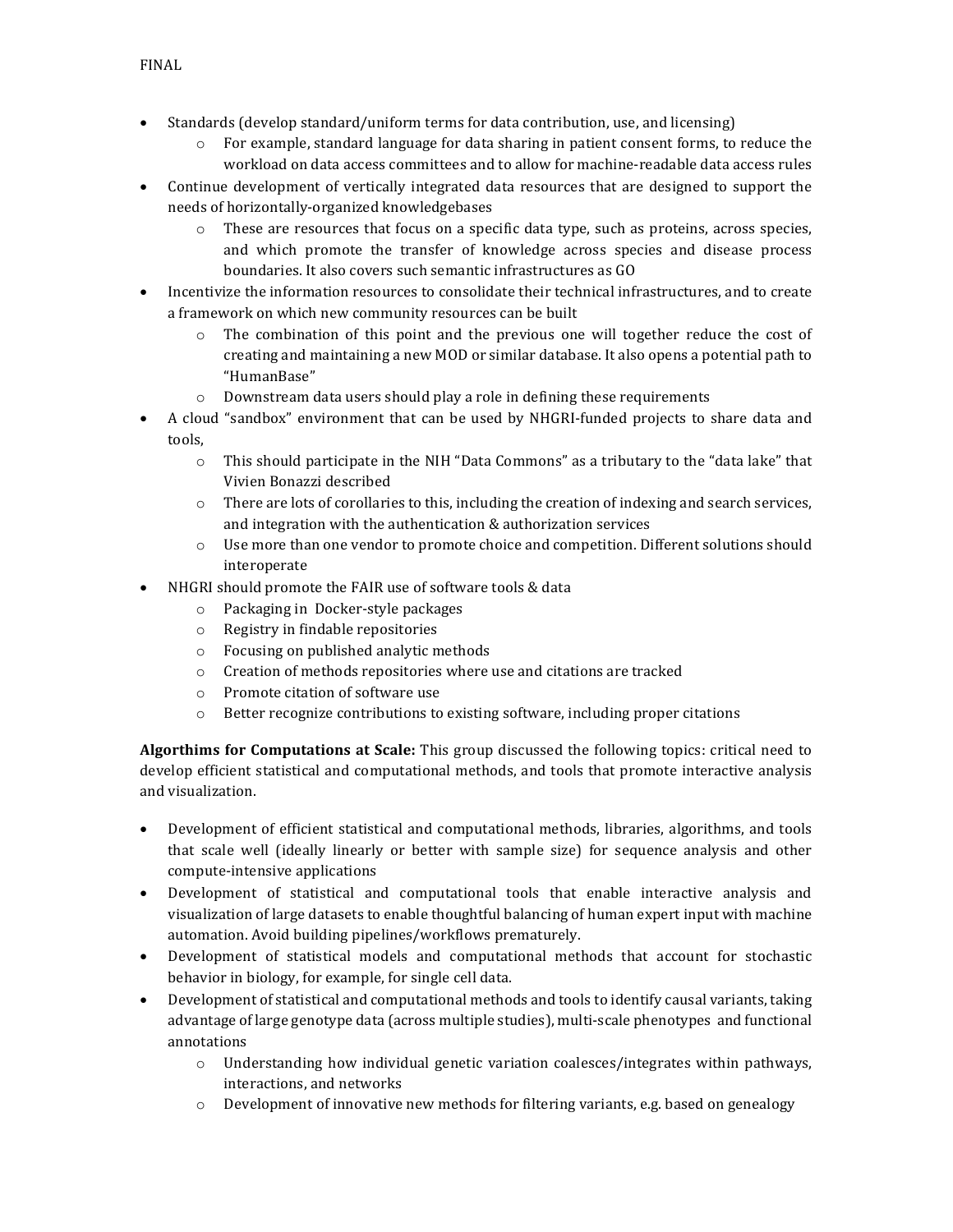- Development of methods to enable the scalable, intelligent and cost-effective curation of FAIR metadata for genomic and phenotypic data, software and services
- Scalable and reliable computational methods for the prioritization of variant association validation using evidence gathered across scales and multiple sources
- Scalable methods to coherently and collaboratively develop phenotype-focused ontologies and standards

**Interfacing HG Data and Resources for Others:** This group focused on interoperability questions and sharing, generating data and interfaces and exploration tools to interpret genetic variations, visualization tools, enabling user access to well-processed and large-scale single cell data, and scalable methods to collaboratively develop phenotype-focused ontologies and standards.

- Improving the social, technical, and legal interoperability of data sources and in their sharing
	- $\circ$  Licensing/data use restrictions: Tackle social/legal impediments, by considering best practices, common licenses, policies, and incentives to promote the permission to re-use and re-distribute data (write white papers)
	- $\circ$  Poor data identification: Build on recent advances to harmonize identifiers and educate users on their management, to improve evidence metadata from sources, and build tools for data resolution, in more efficient, automated ways
- NHGRI should invest in data, interfaces and exploration tools to help users interpret the function of genetic variants in cancer, common and rare disease:
	- $\circ$  In partnership with informatics effort, perform data collection that drives functional, causal interpretation (e.g., functional assays of variants, at scale; epigenomics of tumors; large scale perturbation experiments of single and multiple genes)
	- $\circ$  Develop educational tools for clinical users
	- $\circ$  Develop visualizations and tools to relate the "called function" of genetic variants to the underlying evidence
	- $\circ$  Streamline large scale data processing and sharing in international consortia
	- o Provide a role for citizen scientists
- NHGRI should invest heavily in visualization tools, as a well defined goal
	- $\circ$  Build visualization tools ("Vistory") that combine exploration, history record, and story (outcome)
	- o Invest in tools that address latency for complex data sets
	- $\circ$  Invest in tools that allow graceful integration
- NHGRI should invest in users' access to well-processed, large scale single cell data:
	- $\circ$  Develop simple portal for access; perhaps consider a federated model
	- $\circ$  Invest in tools for QC/normalization, their application to single-cell data publicly available to the community.
	- $\circ$  Articulate the biomedical use cases: Where is a GWAS gene expressed?; Signatures for a next-generation "complete blood count"?;, etc.

#### ACKNOWLEDGEMENTS

First and foremost, we thank the five Organizing Committee members: Drs. Mike Boehnke, Carol Bult, Trey Ideker, Aviv Regev and Lincoln Stein. Their critical insights helped guide the process through articulation, design and chairing of the different sessions during the workshop. The Informatics group within NHGRI Extramural consists of Drs. Ajay Pillai (Lead), Lisa Brooks, Valentina di Francesco, Dan Gilchrist, Peter Good, Mike Pazin, Heidi Sofia, Jennifer Troyer, Chris Wellington, Ken Wiley. Dr. Jeff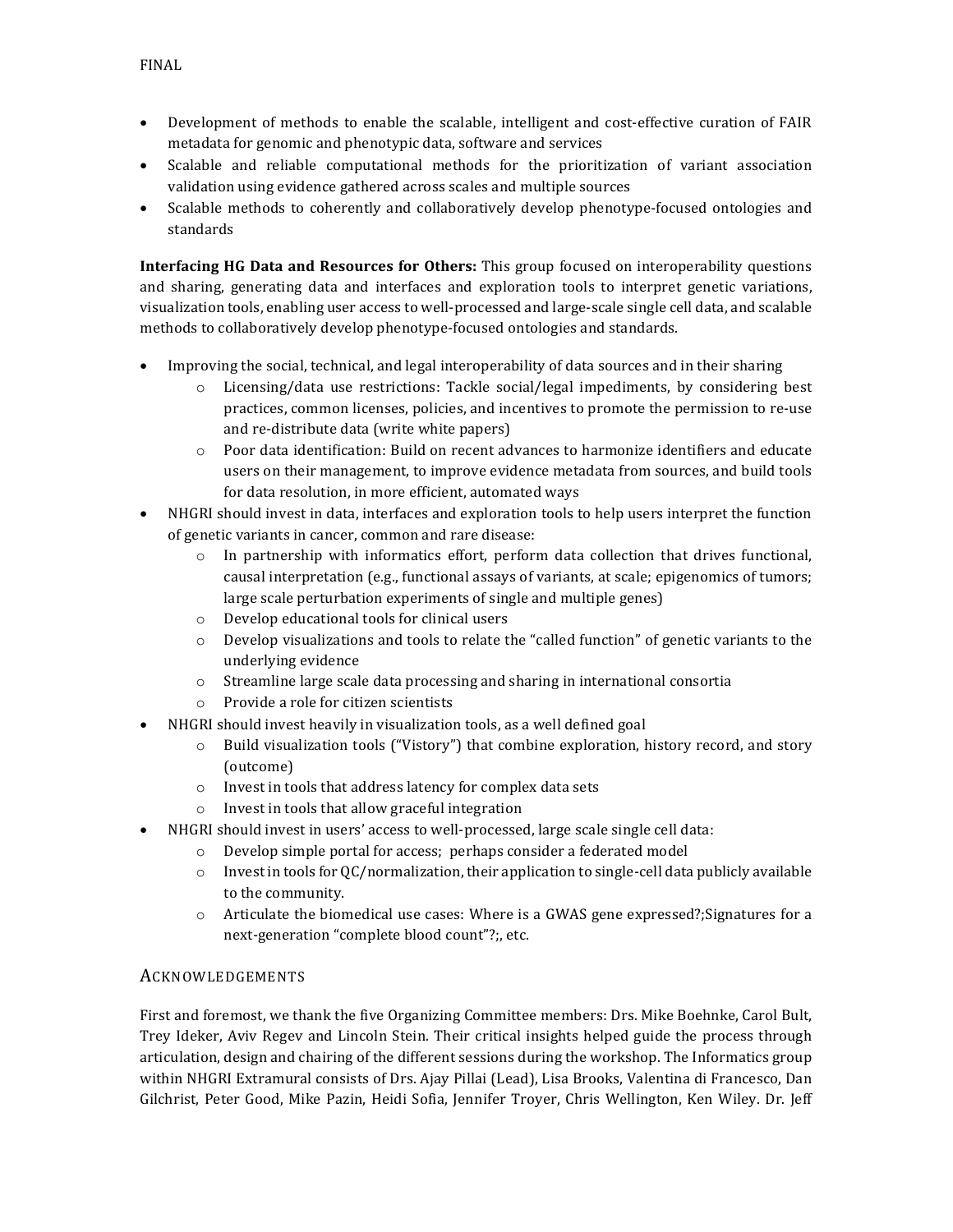Schloss helped in multiple ways to steer the design of the workshop. NHGRI Director Dr. Eric Green commented on the agenda and provided invaluable support and participation during the prioritization segment of the meeting. Kevin Lee organized dozens of planning meetings prior to the workshop, facilitated planning for the day of the workshop, took notes, and contributed to this workshop report; his contributions were indispensable. Last but not the least, we thank all the participants (Appendix 3), both external scientists, and colleagues from NCI and ADDS who worked prior to the meeting in thinking through and designing the sessions, in enthusiastic participation during the session and being great sports through an intense day and half of the workshop, especially the first day which lasted  $10+$ hours.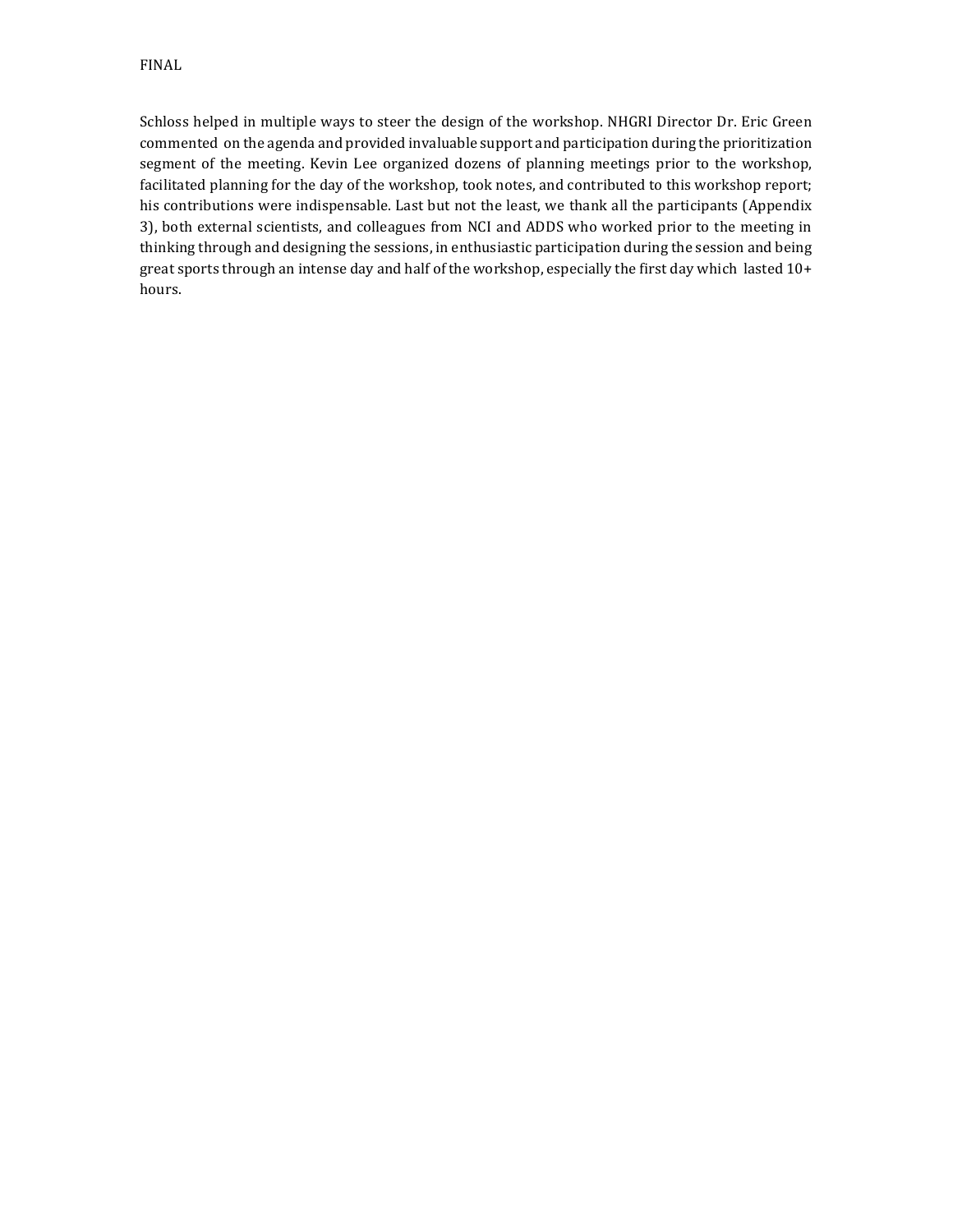# APPENDIX 1: AGENDA

# **NHGRI Computational Genomics and Data Science Workshop AGENDA OUTLINE**

Sept 29, 2016 8am - 6:30pm (Day 1)

| <b>SESSION 1: INTRODUCTION AND SETTING THE STAGE</b>                                                                    | 8:00-10:30 AM                 |
|-------------------------------------------------------------------------------------------------------------------------|-------------------------------|
| (5635 Fishers Lane, Terrace Room)                                                                                       |                               |
| <b>BREAK</b>                                                                                                            | 10:30-11:00AM                 |
| <b>SESSION 2: SCIENTIFIC QUESTIONS</b><br>(Concurrent)                                                                  | 10:45-1:00PM                  |
| Session 2A: Challenges in Enabling New Biology in Basic Sciences (5635 Fishers Lane,<br>Terrace Room)                   |                               |
| Session 2B: Challenges in Enabling New Clinical Insights (5625 Fishers Lane, 5th Floor<br>$\bullet$<br>Conference Room) |                               |
| <b>LUNCH</b>                                                                                                            | 1:00-2:00 PM                  |
| <b>SESSION 3: JOINT REVIEW OF SESSION 2</b>                                                                             | 2:00-3:00 PM                  |
| (5635 Fishers Lane, Terrace Room)                                                                                       |                               |
| <b>SESSION 4: HOW TO BEST EXECUTE?</b><br>(Concurrent)                                                                  | $3:00 - 5:00$ PM              |
| <b>Session 4A: Data and Compute Resources</b><br>(5635 Fishers Lane, Terrace Room)<br>$\bullet$                         |                               |
| <b>Session 4B: Algorithms for Computations At Scale</b><br>$\bullet$<br>Conference Room)                                | (5625 Fishers Lane, 5th Floor |
| Session 4C: Interfacing HG Data and Resources for Others (5635 Fishers Lane, 4th Floor<br>Conference Room)              |                               |
| <b>BREAK</b>                                                                                                            | 5:00-5:30 PM                  |
| <b>SESSION 5: DESIGNING DAY 2</b>                                                                                       | 5:30-6:30 PM                  |
| (5635 Fishers Lane, Terrace Room)                                                                                       |                               |
| <b>ADJOURN DAY 1</b>                                                                                                    | 6:30 PM                       |
| <b>EXECUTIVE SESSION: Organizing Committee &amp; NHGRI Staff: Preparing for Day 2</b>                                   | 7-8PM                         |

**Sept 30, 2016 8am – 12:30pm (Day 2)**

| <b>SESSION 6: PRIORITIZE</b> | 8:00-12:30 PM |
|------------------------------|---------------|
|                              |               |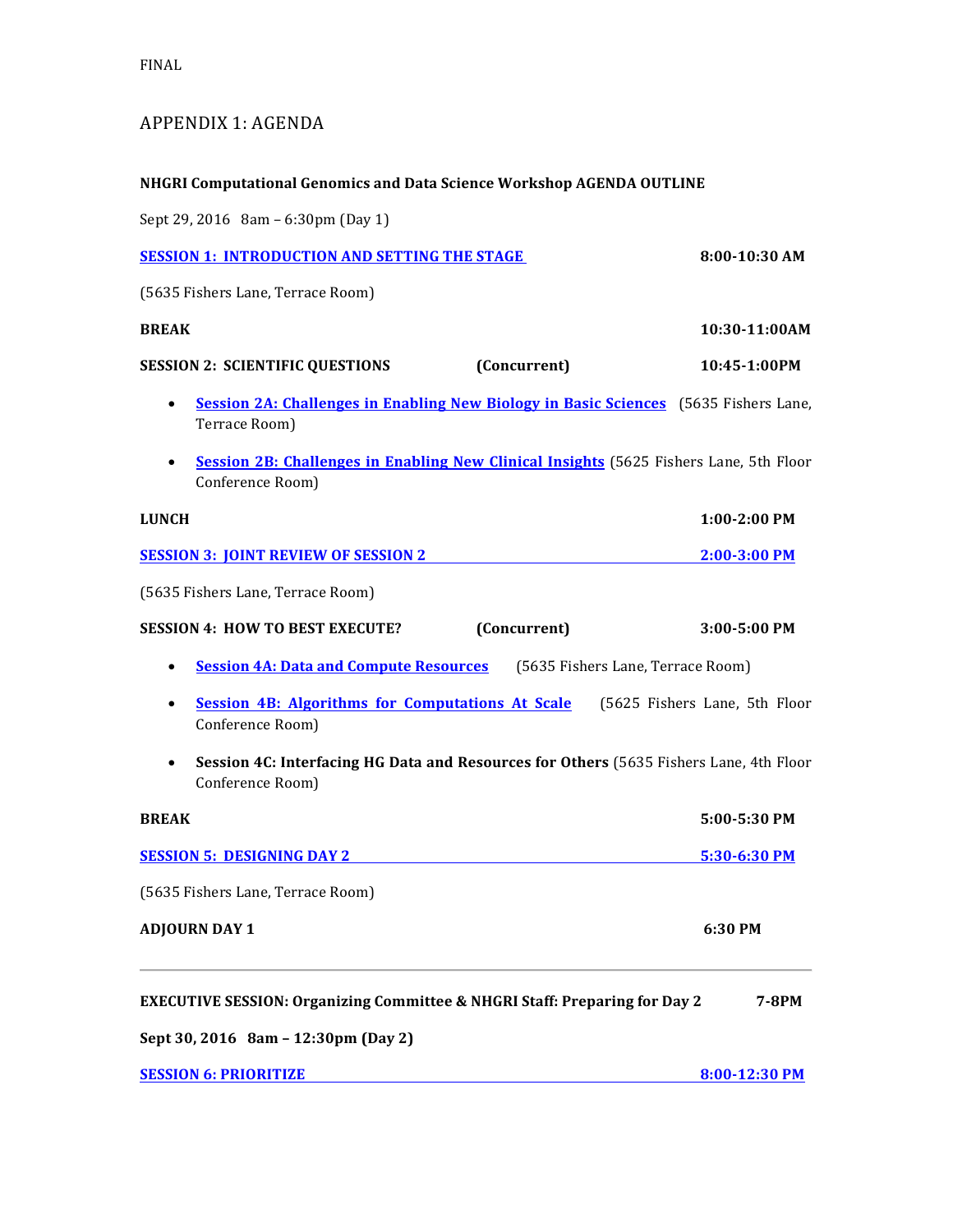(5635 Fishers Lane, Terrace Room)

**BREAK** 9:45-10:15 AM

MEETING ADJOURNS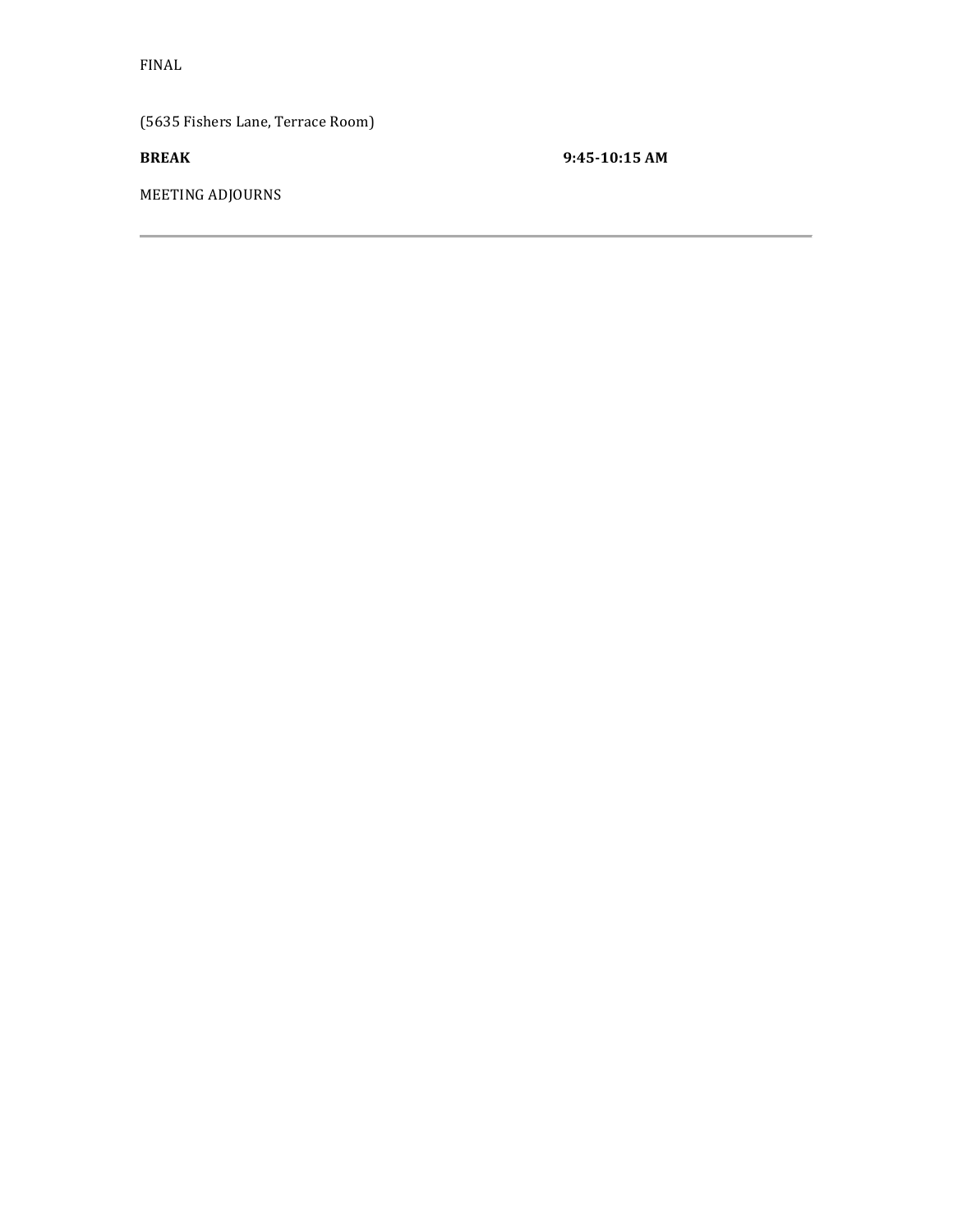### APPENDIX 2: ANNOTATED AGENDA

**Session Details** 

| <b>SESSION 1: INTRODUCTION AND SETTING THE STAGE</b> | 8:00-10:30 AM      |  |  |
|------------------------------------------------------|--------------------|--|--|
| (5635 Fishers Lane, Terrace)                         |                    |  |  |
| Welcome<br>٠                                         | $8:00 - 8:05AM$    |  |  |
| NIH-wide efforts in data science<br>$\bullet$        | $8:05 - 8:35$ AM   |  |  |
| <b>Phil Bourne</b>                                   |                    |  |  |
| Workshop Background and Goals<br>$\bullet$           | 8:35-9:30 AM       |  |  |
| Ajay Pillai                                          |                    |  |  |
| Summary and Charge for Each Session                  | $9:30-10:05$ AM    |  |  |
| Organizing Committee                                 |                    |  |  |
| <b>General Discussion of Scope</b><br>٠              | $10:05 - 10:30$ AM |  |  |
| All                                                  |                    |  |  |

#### **SESSION 2: SCIENTIFIC QUESTIONS 10:45AM-1:00PM**

#### Parallel Session 2A: Challenges in Enabling New Biology in Basic Sciences

(5635 Fishers Lane, Terrace Room)

**Co-Leads**: Trey Ideker, Lucia Ohno-Machado, Mike Pazin

**Rapporteurs**: *Anne Kwitek, Nils Gehlenborg, Jen Troyer*

- New integrative methods to address the genotype-phenotype problem 11:00-11:30AM *Trey Ideker (presenter) and leads discussion*
- Relating single-cell information to tissues and phenotypes 11:30-2:00PM *Dana Pe'er (presenter) and leads discussion*
- The epigenetic layer: Machine learning for understanding regulation 12:00-12:30PM *Anshul Kundaje (presenter) and leads discussion*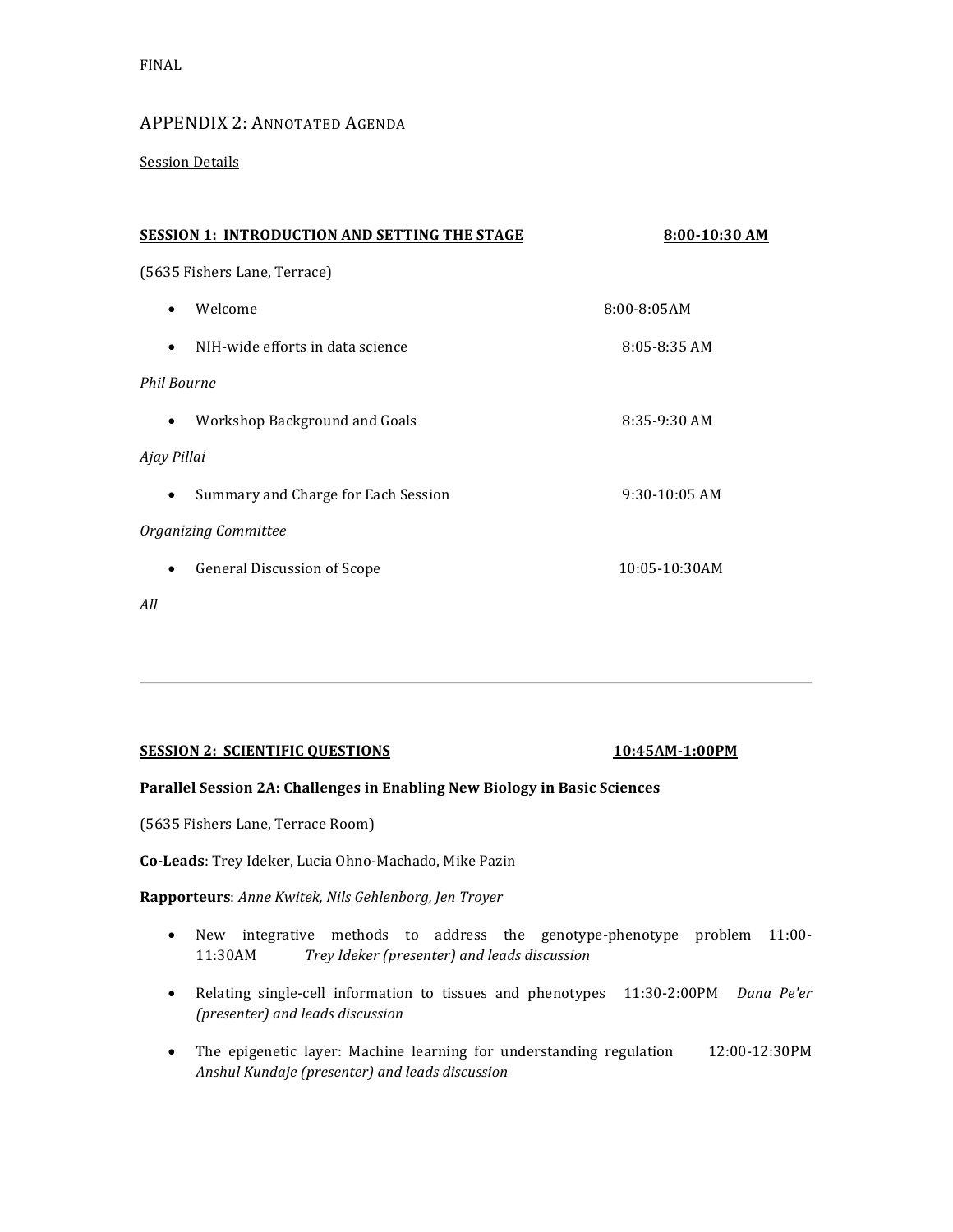- Standard practices for validation of bioinformatic methods 12:30-12:45PM *Hector Corrada-Bravo (presenter) and leads discussion*
- Data Sharing **12:45-1:00 PM** *Lucila Ohno-Machado (presenter) and leads discussion*

#### Parallel Session 2B: Challenges in Enabling New Clinical Insights

(5625 Fishers Lane, 5th Floor Conference Room)

**Co-Leads:** Carol Bult, Mark Gerstein, Ken Wiley

#### **Rapporteurs**: *Adam Arkin, David Glazer, Ajay Pillai*

• Introduction **11:00-11:05AM** *Carol Bult* 

Integration of genomic information with clinical phenotypes and issues related to data privacy 11:05-11:15AM *Mark Gerstein*

- Deep Phenotyping for Precision Medicine 11:15-11:25AM *Peter Robinson*
- Title: Title: **11:25-11:30AM** *David Glazer*
- From Precision to Clinician What can we learn from previous bioinformatics efforts to impact the point-of-care **11:30-11:35AM** Sachin Kheterpal
- Informatics tools and infrastructure for distributed and variably protected data 11:35-11:45AM *James Taylor*
- Effectively communicating evidence from omics data analyses for clinical applications 11:45-11:55AM *Casey Overby*
- Heterogeneous data, conditional information, and communicating uncertainty in biomedical predictions **11:55-12:05PM** *Adam Arkin*
- 

• Discussion 12:05-1:00PM *All*

#### **SESSION 3: BRINGING IT TOGETHER**  2:00-3:00 PM

(5635 Fishers Lane, Terrace Room)

**Co-Leads**: Valentina di Francesco, Ajay Pillai

• Summary from Basic Biology Session 2:00-2:15 PM

*Review notes with assistance from Session 2A Rapporteurs*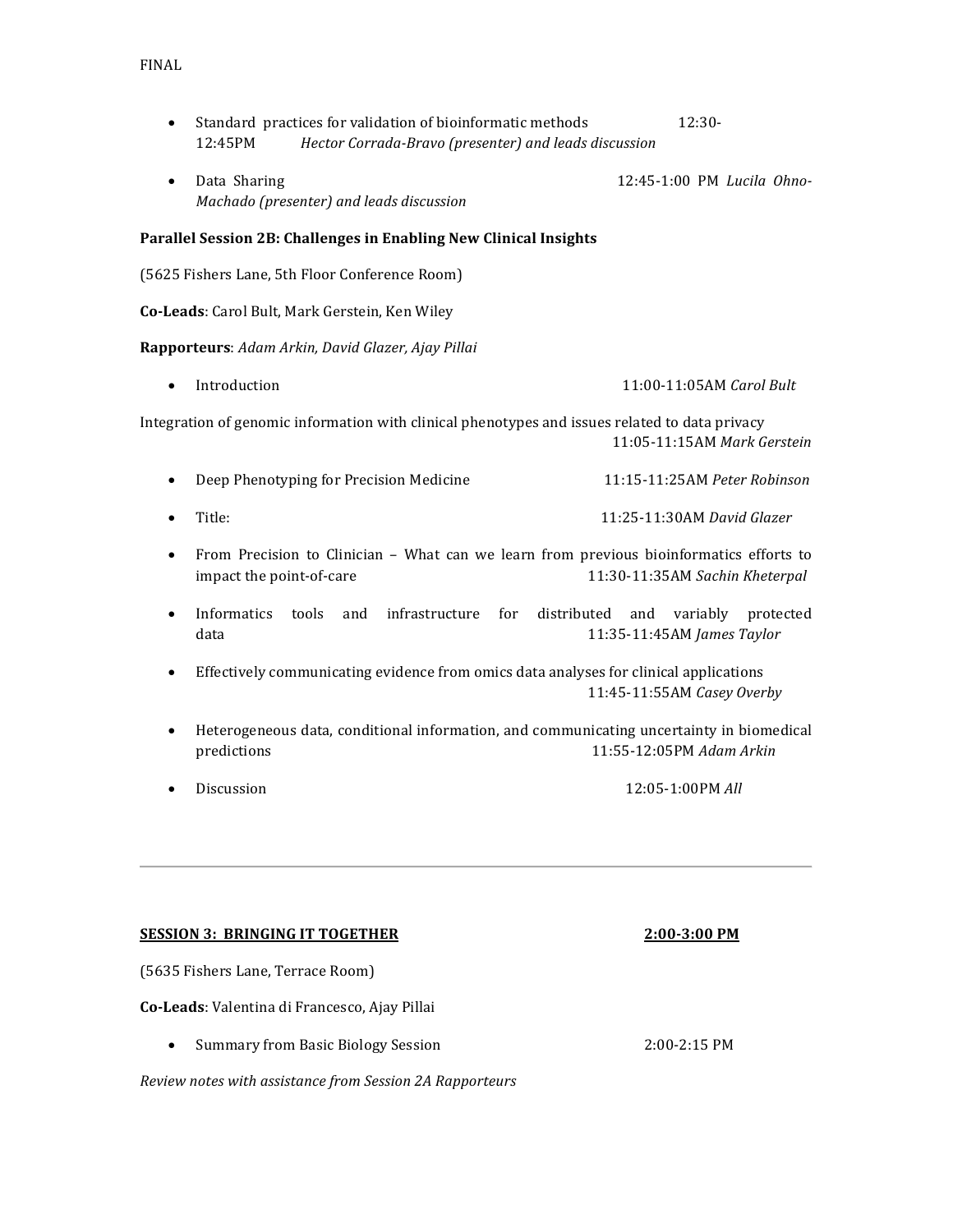| Summary from Clinical Session<br>$2:15-2:30$ PM<br>$\bullet$       |                |  |  |
|--------------------------------------------------------------------|----------------|--|--|
| Review notes with assistance from Session 2B Rapporteurs           |                |  |  |
| Discussion (setting the stage for afternoon sessions)<br>$\bullet$ | $2:30-2:45$ PM |  |  |
| All                                                                |                |  |  |

| <b>SESSION 4: HOW TO BEST EXECUTE?</b>                                             | 3:00-5:00 PM             |    |  |  |
|------------------------------------------------------------------------------------|--------------------------|----|--|--|
| <b>Parallel Session 4A: Data and Compute Resources</b>                             |                          |    |  |  |
| (5635 Fishers Lane, Terrace Room)                                                  |                          |    |  |  |
| Co-Leads: Lincoln Stein, Mike Lin, Valentina di Francesco                          |                          |    |  |  |
| Rapporteurs: Anthony Philippakis, Bonnie Berger, Erin Ramos                        |                          |    |  |  |
| Motivation for why we are here<br>Francesco                                        | Valentina<br>3:00-3:05PM | di |  |  |
| Overview and survey of major data resources                                        | 3:05-3:10PM Mike Lin     |    |  |  |
| What are impediments to using the current data resources? 3:10-3:15PM<br>$\bullet$ | <b>Paul Flicek</b>       |    |  |  |
| Discussion                                                                         | 3:15-4:00PM<br>All       |    |  |  |
| Overview and survey of compute resources<br>٠                                      | 4:00-4:05PM Owen White   |    |  |  |
| What are impediments to using the current compute resources?<br>Grossman           | 4:05-4:10PM<br>Bob       |    |  |  |
| Discussion                                                                         | 4:10-5:00PM              |    |  |  |
| All                                                                                |                          |    |  |  |
| Parallel Session 4B: Algorithms for Computations At Scale                          |                          |    |  |  |
| (5625 Fishers Lane, 5th Floor Conference Room)                                     |                          |    |  |  |
| Co-Leads: Mike Boehnke, Rafael Irizarry, Lisa Brooks                               |                          |    |  |  |
| Rapporteurs: Chiara Sabatti, Jyotishman Pathak, Dan Gilchrist                      |                          |    |  |  |
| Introduction                                                                       | 3:00-3:10PM              |    |  |  |
| Michael Boehnke                                                                    |                          |    |  |  |

• Variant calling and association analysis on millions of genomes—how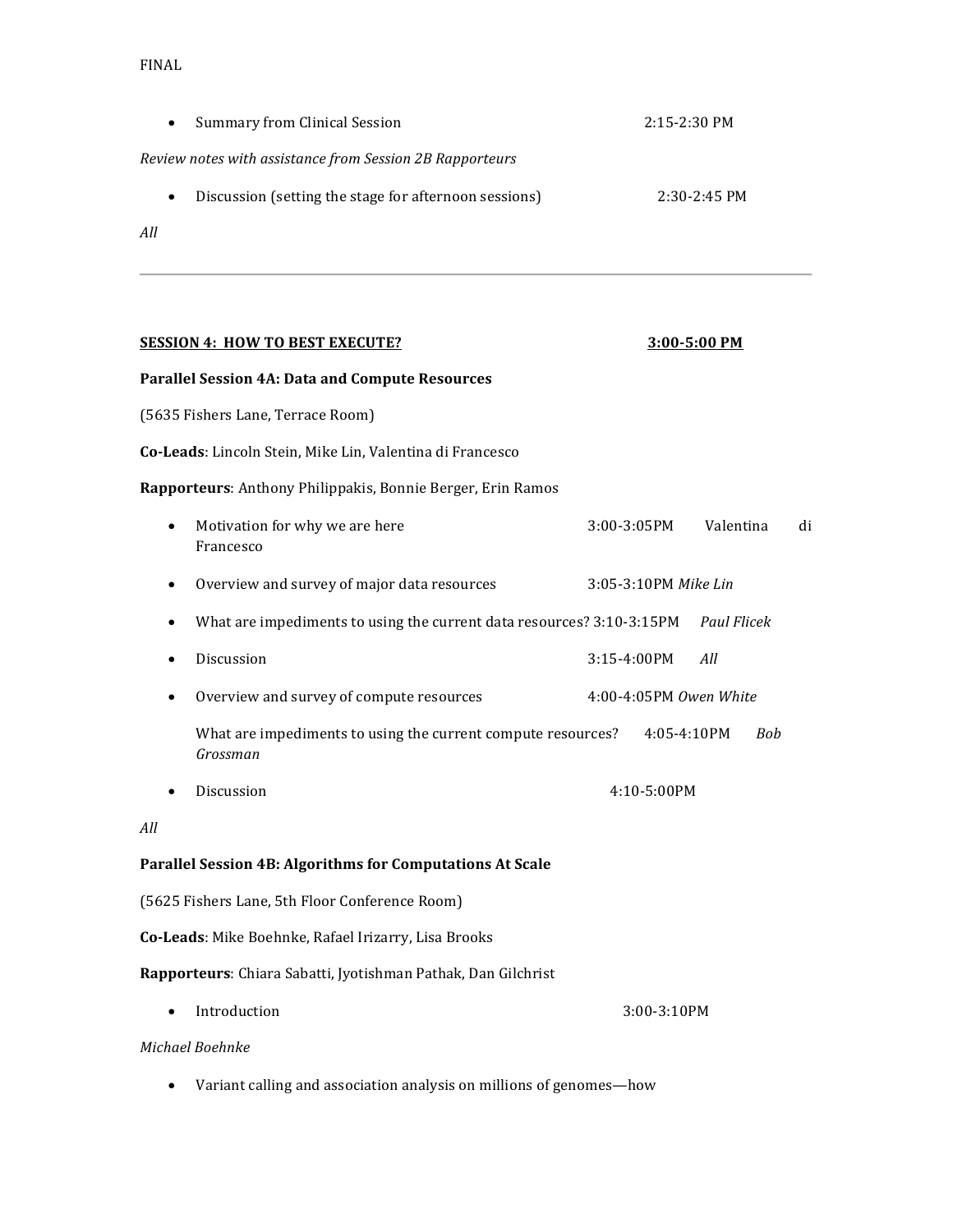| do we scale up?                                                                     | 3:10-3:25PM   |
|-------------------------------------------------------------------------------------|---------------|
| Hyun Min Kang                                                                       |               |
| Single-cell genomics data: dealing with stochasticity<br>$\bullet$                  | $3:25-3:40PM$ |
| Rafael Irizarry                                                                     |               |
| Understanding the role of genetic variants: where are we in terms of<br>$\bullet$   |               |
| establishing causality?                                                             | 3:40-3:55PM   |
| Chiara Sabatti                                                                      |               |
| Data integration and normalization of information across multiple data<br>$\bullet$ |               |
| types to understand molecular processes                                             | 3:55-4:10PM   |
| Michel Dumontier                                                                    |               |
| Discussion<br>$\bullet$                                                             | 4:10-5:00PM   |
| All                                                                                 |               |
|                                                                                     |               |
| Parallel Session 4C: Interfacing HG Data and Resources for Others                   |               |
| (5635 Fishers Lane, 4th Floor)                                                      |               |
| Co-Lead: Aviv Regev, Warren Kibbe, Heidi Sofia                                      |               |
| Rapporteurs: Corrie Painter, Nicola Mulder, Chris Wellington                        |               |
| Introduction and charge<br>$\bullet$                                                | 3:00-3:05PM   |
| Heidi Sofia                                                                         |               |
| A (future) user's guide to the human cell atlas                                     | 3:05-3:20PM   |
| Aviv Regev                                                                          |               |
| Interpretation of variant pathogenicity in human disease<br>$\bullet$               | 3:20-3:35PM   |
| Dan Rader/Ekta Khurana                                                              |               |
| Interoperability of organism data (technical, semantic, legal)<br>$\bullet$         | 3:35-3:50PM   |
| Melissa Haendel                                                                     |               |
| Frontiers of Data Visualization<br>$\bullet$                                        | 3:50-4:05PM   |
| Nils Gehlenborg                                                                     |               |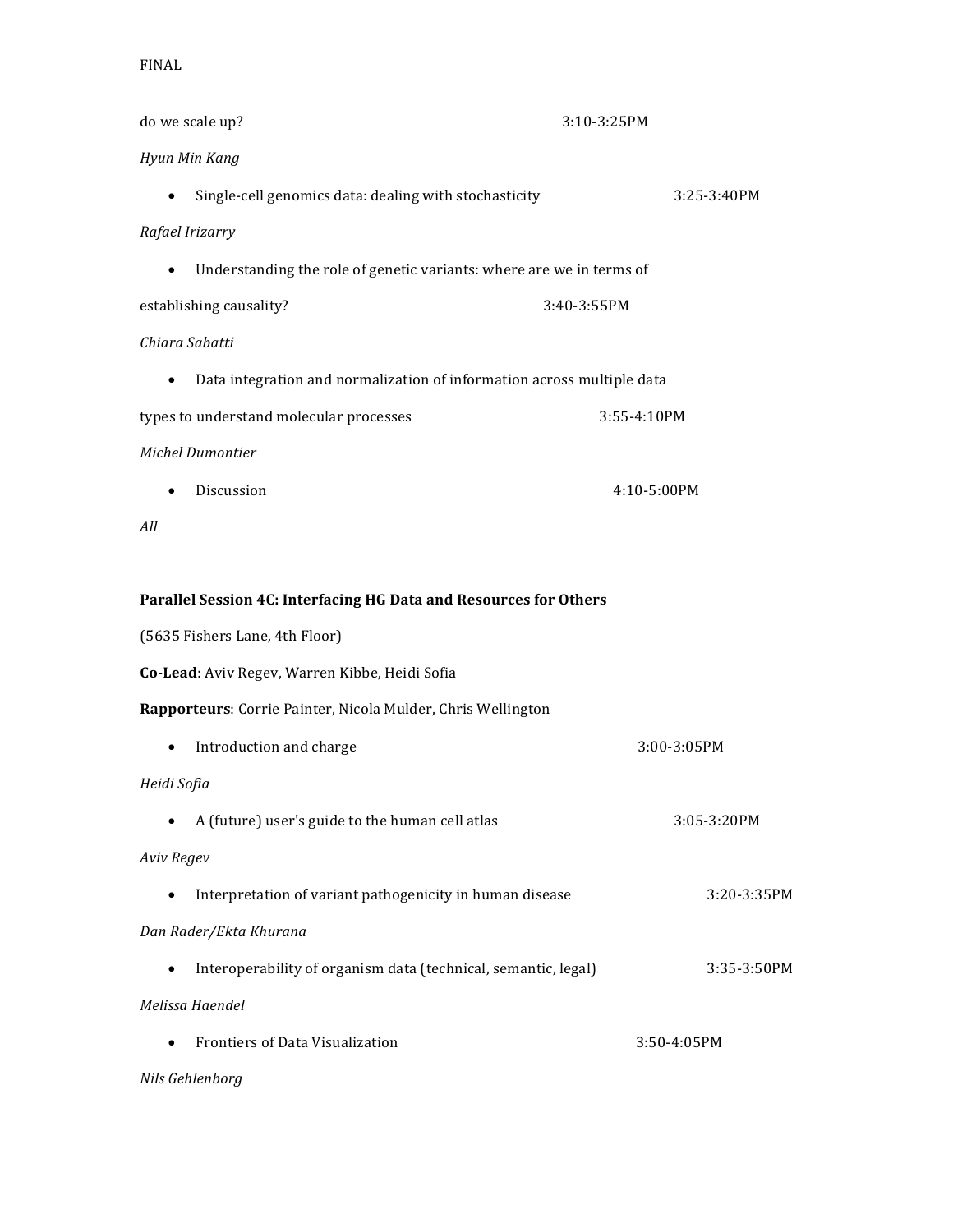• Brief comments 4:05-4:15PM

#### *Any participant*

• Discussion & analysis 4:15-5:00 pm

*All*

#### **SESSION 5: DESIGNING DAY 2** 5:30-6:30 PM

#### (5635 Fishers Lane, Terrace Room)

**Co-Leads**: Aviv Regev, Jeff Schloss

• Discussion: What are the major themes from sessions 4A, 4B, and 4C? (10-15 mins each)

*Review notes from each group's rapporteurs. Are we missing something important?*

• Discussion: Review of outcome of sessions 3 & 5 together (15 mins)

*Review notes from each group's rapporteurs. Are we missing something important?* 

| <b>SESSION 6: PRIORITIZE</b>                              | 8:00-12:30AM     |  |  |
|-----------------------------------------------------------|------------------|--|--|
| (5635 Fishers Lane Terrace Room)                          |                  |  |  |
| <b>Lead:</b> Jeff Schloss                                 |                  |  |  |
| Informatics and Data Science at NHGRI<br>$\bullet$        | $8:00 - 8:10AM$  |  |  |
| Eric Green                                                |                  |  |  |
| Revisit the major themes - any new insights?<br>$\bullet$ | $8:10 - 8:40$ AM |  |  |
| What are the best methods to prioritize?<br>$\bullet$     | $8:40-9:10$ AM   |  |  |
| Prioritize for Basic Sciences<br>$\bullet$                | $9:10-9:45$ AM   |  |  |
| Facilitators: Aviv Regev and Trey Ideker                  |                  |  |  |
| Rapporteurs: Mike Pazin & Dan Gilchrist                   |                  |  |  |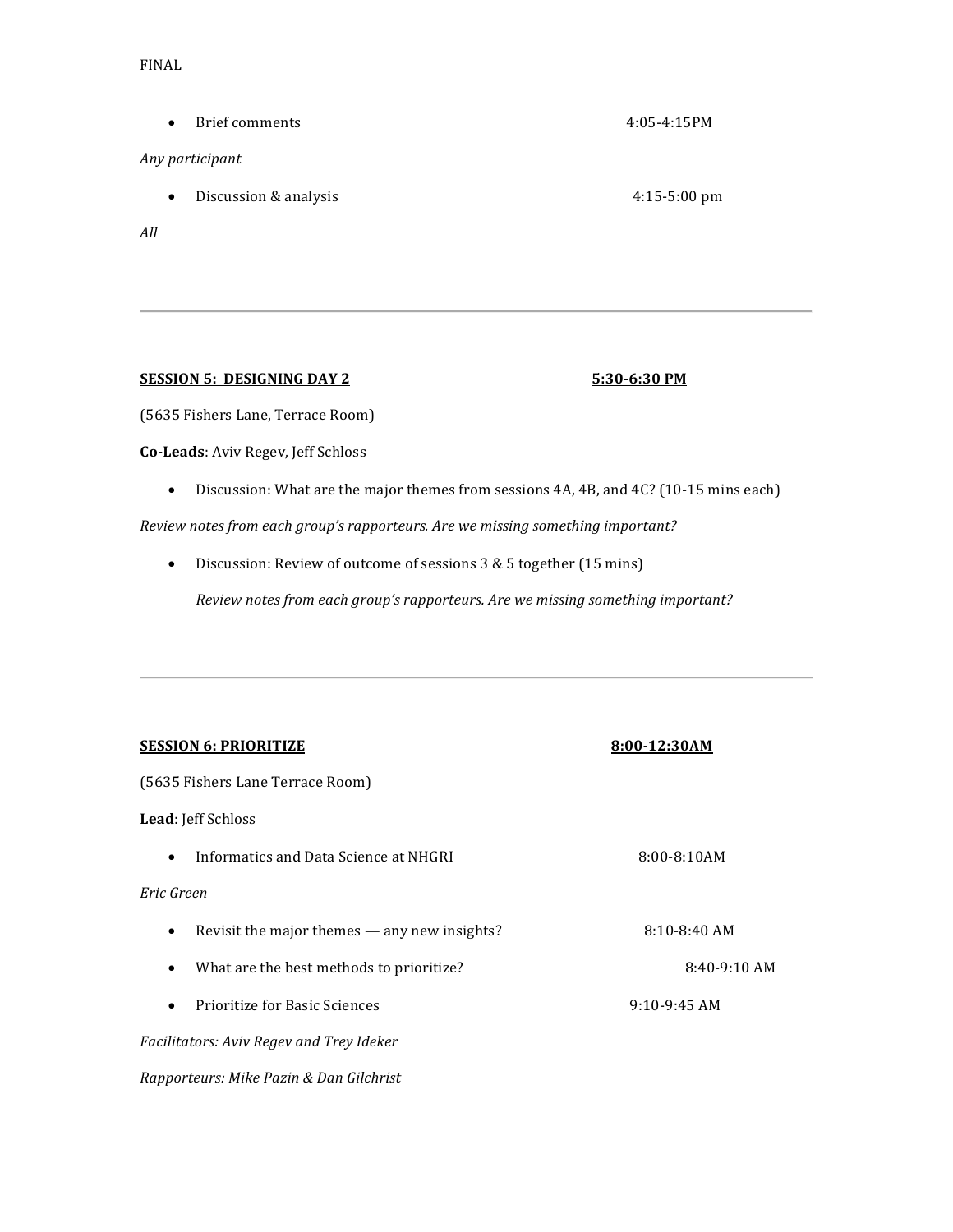#### **BREAK 9:45-10:15 AM**

• Prioritize for Clinical Sciences 10:15-11:00 AM

*Facilitators: Mike Boehnke and Carol Bult*

*Rapporteurs: Lisa Brooks & Ken Wiley*

• Establishing a virtuous cycle between informatics for basic science

and clinical practice  $11:00-11:45$  AM

*Facilitator: Jeff Schloss*

*Rapporteurs: Heidi Sofia & Chris Wellington*

• Prioritize on Infrastructure Questions 11:45-12:30 PM

*Facilitator: Lincoln Stein*

*Rapporteurs: Valentina di Francesco & Jen Troyer*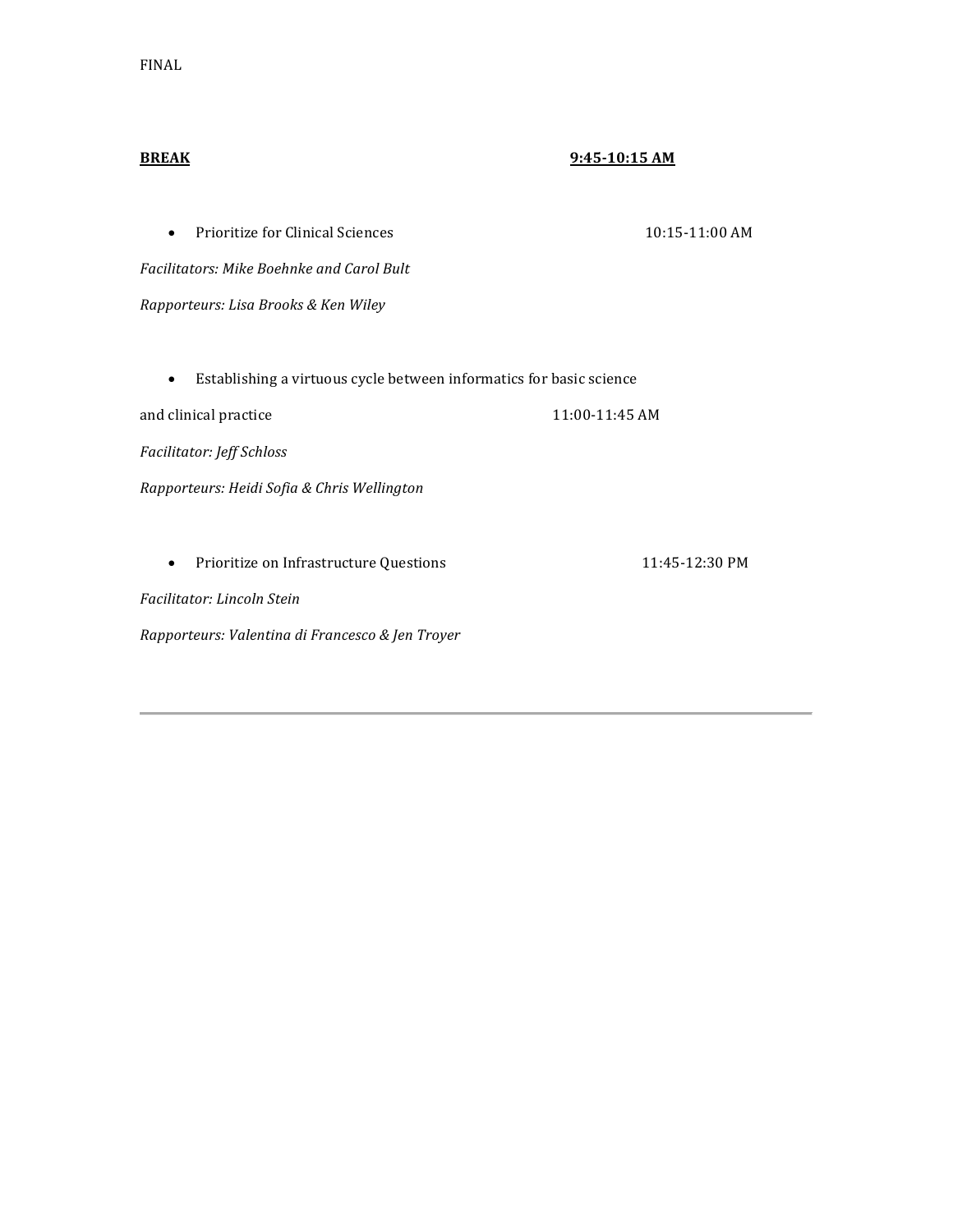# APPENDIX 3: LIST OF ATTENDEES

|                      | <b>Morning</b><br><b>Breakout</b> | <b>Afternoon</b><br><b>Breakout</b> |               |                                                                 |
|----------------------|-----------------------------------|-------------------------------------|---------------|-----------------------------------------------------------------|
| <b>Name</b>          | <b>Session</b>                    | <b>Session</b>                      | <b>Sector</b> | <b>Website/Bio URL</b>                                          |
|                      |                                   |                                     | Academic;     |                                                                 |
| Adam Arkin           | B                                 | A                                   | Government    | http://genomics.lbl.gov                                         |
| <b>Bonnie Berger</b> | A                                 | A                                   | Academic      | http://people.csail.mit.edu/bab/                                |
| Mike Boehnke         | B                                 | B                                   | Academic      | https://sph.umich.edu/faculty-profiles/boehnke-<br>michael.html |
| Angela Brooks        | $\boldsymbol{A}$                  | B                                   | Academic      | https://brookslab.soe.ucsc.edu                                  |
| Hector Corrada       |                                   |                                     |               |                                                                 |
| <b>Bravo</b>         | A                                 | A                                   | Academic      | http://www.hcbravo.org                                          |
|                      |                                   |                                     |               | https://www.jax.org/research-and-                               |
| Carol Bult           | B                                 | $\mathsf C$                         | Academic      | faculty/faculty/carol-bult                                      |
| Michel               |                                   |                                     |               |                                                                 |
| Dumontier            | B                                 | B                                   | Academic      | http://dumontierlab.stanford.edu                                |
| Paul Flicek          | $\boldsymbol{A}$                  | A                                   |               | http://www.ebi.ac.uk/research/flicek                            |
| <b>Nils</b>          |                                   |                                     |               |                                                                 |
| Gehlenborg           | A                                 | C                                   | Academic      | http://gehlenborg.com                                           |
| Mark Gerstein        | B                                 | $\mathsf{C}$                        | Academic      | http://www.gersteinlab.org                                      |
| David Glazer         | $\, {\bf B}$                      | B                                   | Industry      |                                                                 |
| Bob Grossman         | $\boldsymbol{A}$                  | $\boldsymbol{A}$                    | Academic      | https://www.ci.uchicago.edu/profile/202                         |
| Melissa              |                                   |                                     |               |                                                                 |
| Gymrek               | B                                 | B                                   | Academic      | http://melissagymrek.com                                        |
| Melissa              |                                   |                                     |               | http://www.ohsu.edu/xd/education/library/abo                    |
| Haendel              | B                                 | $\mathsf C$                         | Academic      | ut/staff-directory/melissa-haendel.cfm                          |
|                      |                                   |                                     |               | http://healthsciences.ucsd.edu/som/medicine/re                  |
| Trey Ideker          | A                                 | С                                   | Academic      | search/labs/ideker/Pages/default.aspx                           |
| Rafael Irizarry      | $\boldsymbol{A}$                  | B                                   | Academic      | http://rafalab.dfci.harvard.edu                                 |
| Hyun Min Kang        | A                                 | B                                   | Academic      | https://sph.umich.edu/faculty-profiles/kang-<br>hyunmin.html    |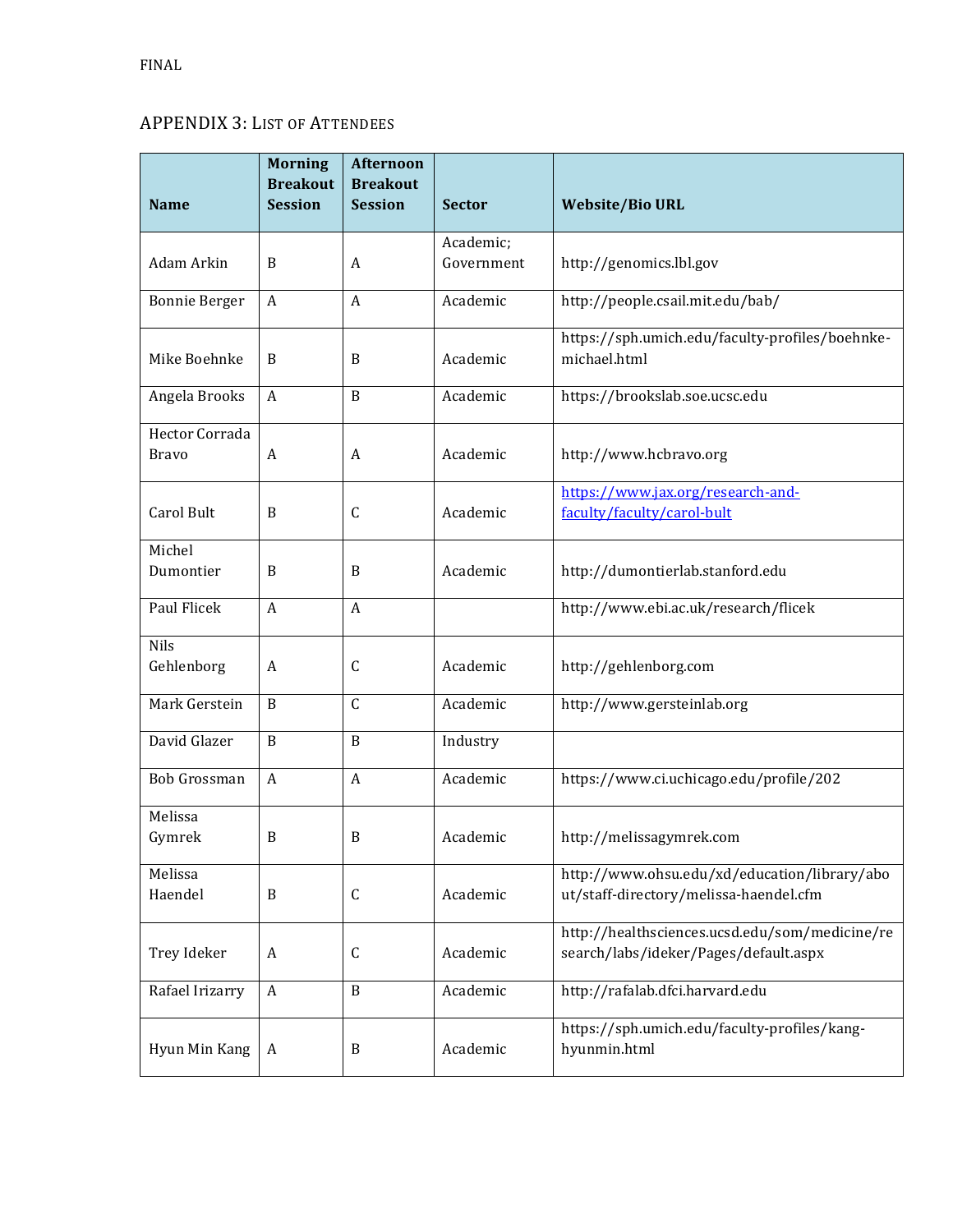| Sachin<br>Kheterpal        | B            | $\mathsf C$  | Academic | https://umchop.org/faculty/sachin.html                                                                         |
|----------------------------|--------------|--------------|----------|----------------------------------------------------------------------------------------------------------------|
| Ekta Khurana               | A            | $\mathsf{C}$ | Academic | http://khuranalab.med.cornell.edu                                                                              |
| Anshul<br>Kundaje          | A            | B            | Academic | https://med.stanford.edu/profiles/anshul-<br>kundaje                                                           |
| Anne Kwitek                | A            | A            | Academic | http://www.medicine.uiowa.edu/dept_primary_a<br>pr.aspx?appointment=Pharmacology&id=kwiteka                    |
| Mike Lin                   | B            | A            | Industry | http://www.mlin.net                                                                                            |
| Lucila<br>Ohno-<br>Machado | A            | B            | Academic | http://healthsciences.ucsd.edu/som/dbmi/peopl<br>e/faculty/Pages/lucila-ohno-machado.aspx                      |
| Nicola Mulder              | B            | $\mathsf C$  | Academic | http://www.idm.uct.ac.za/nmulder/                                                                              |
| Casey Overby               | B            | B            | Academic | https://scholar.google.com/citations?user=qeLrD<br>0sAAAAJ&hl=en                                               |
| Corrie Painter             | B            | C            | Academic | http://bcsm.org/all-hands-on-deck-the-<br>metastatic-breast-cancer-project/                                    |
| Jyotishman<br>Pathak       | A            | B            | Academic | http://vivo.med.cornell.edu/display/cwid-<br>jyp2001                                                           |
| Dana Pe'er                 | A            | $\mathsf C$  | Academic | http://www.c2b2.columbia.edu/danapeerlab/ht<br>ml/                                                             |
| Anthony<br>Philippakis     | B            | A            | Academic | https://www.broadinstitute.org/bios/anthony-<br>philippakis-0                                                  |
| Angel Pizarro              | B            | A            | Industry | https://www.linkedin.com/in/angelpizarro                                                                       |
| Dan Rader                  | В            | C            | Academic | http://www.med.upenn.edu/apps/faculty/index.<br>php/g5165284/p17778                                            |
| <b>Aviv Regev</b>          | B            | $\mathsf C$  | Academic | https://www.broadinstitute.org/scientific-<br>community/science/core-faculty-labs/regev-<br>lab/regev-lab-home |
| Chiara Sabatti             | B            | B            | Academic | http://statweb.stanford.edu/~sabatti/                                                                          |
| Lincoln Stein              | A            | A            | Academic | https://oicr.on.ca/person/oicr-<br>investigator/lincoln-stein                                                  |
| Jessica<br>Tenebaum        | B            | С            | Academic | https://www.dtmi.duke.edu/who-we-<br>are/tenenbaum-jessica                                                     |
|                            | $\, {\bf B}$ | C            |          |                                                                                                                |
| James Taylor               |              |              | Academic | http://jamestaylor.org                                                                                         |